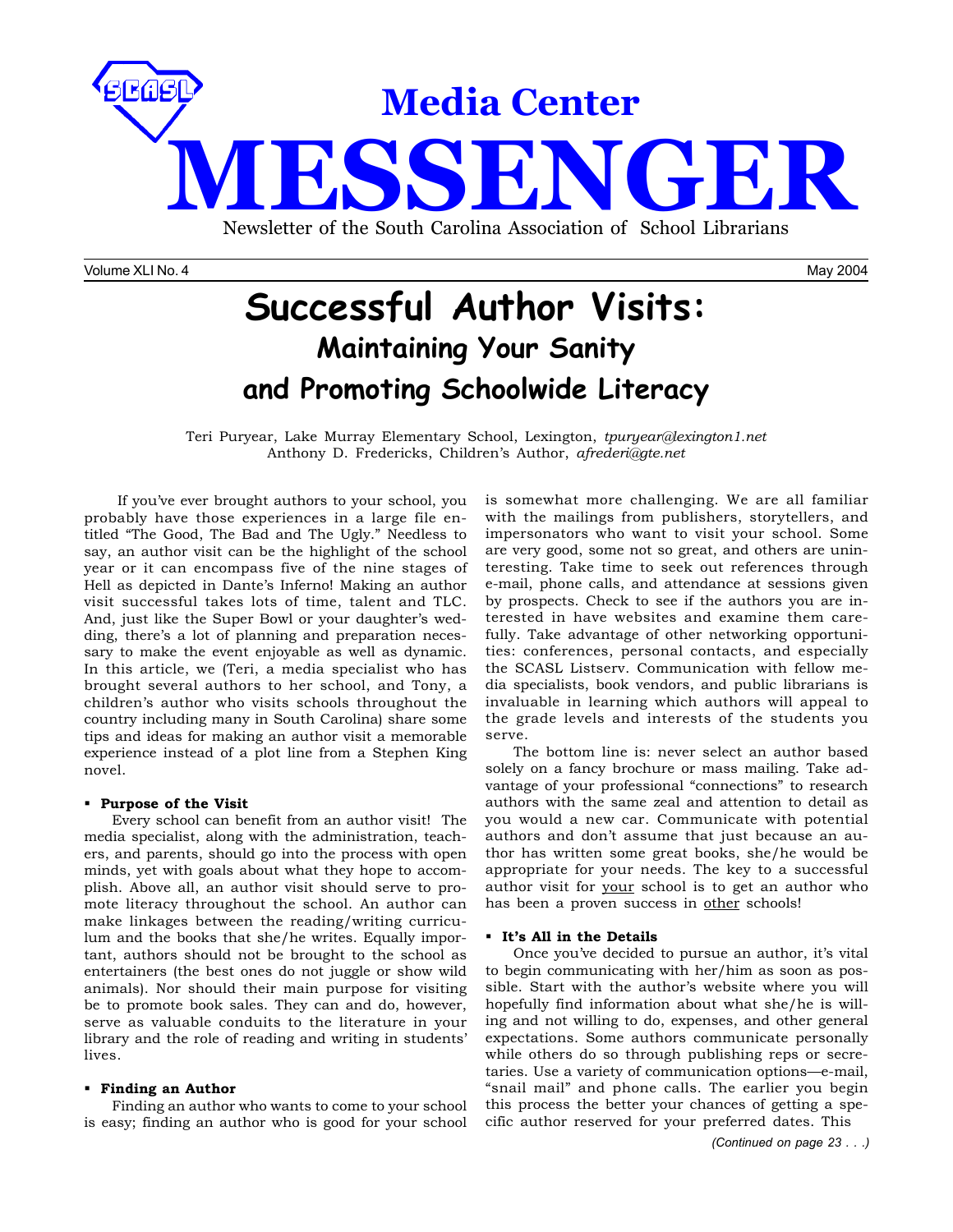# wrapping it up @ your library



**A Message from the President Martha M. Taylor**

*Greetings from the SCASL Executive Board! Do you know where the year has gone? It's been a busy year with many opportunities and challenges for us all. It has been my great privilege, honor, and pleasure to serve as your president, and I thank you all. Let's look at some of the SCASL accomplishments:*

 $\sqrt{\ }$  The three existing levels of the SCASL Book Awards program completed successful selection of 2004 winners and published the 2004-2005 nominee lists.

 $\sqrt{\phantom{a}}$  Joyce Moore chaired the new Picture Book committee that established guidelines for this new upcoming program level.

√ Robbie Van Pelt planned a fantastic conference featuring world-class speakers and programs, exciting events, and wonderful networking for a record number of participants.

√ Frankie O'Neal and the Regional Network worked overtime to increase our membership to over 1,200 members and to provide registration volunteers for our conference.

√ Kathy Sutusky was hired as our new Executive Secretary after a search process by the Personnel Task Force chaired by Debby Stone. In her first four months she has updated SCASL databases, provided reports and information to the Board, handled book award sales, and managed conference registration!

√ SCASL delegates participated in the AASL Affiliate Assembly during ALA, AASL, and MidWinter conferences.

 $\sqrt{\phantom{a}}$  Editor Laura Jackson has led the Editorial committee in publishing four print issues of the Media Center Messenger and worked with Dr. Dan Barron to survey members' opinions on print and electronic versions of the publication.

√ Webmaster Donna Teuber has kept the SCASL Web site updated and has increased information and materials available online.

√ Sally Wimberly represented SCASL with SCAET for the EdTech conference and coordinated volunteers for this conference.

√ SCASL joined with representatives from the State Library, public, academic, and special libraries to begin a cooperative effort to share legislative concerns and issues.

√ Susan Gray and Robbie Van Pelt will represent school librarians at the 2005 National Library Legislative Day in Washington, D.C. in May.

 $\sqrt{\frac{1}{\sqrt{1}}}$  Mitzi Burden has organized the move of SCASL archive materials from its prior home at Winthrop University to a more accessible location at the USC College of Education Museum.

√ Judy Parham chaired a very successful awards program with the addition of our first Media Paraprofessional Award, along with the existing Media Specialist of the Year, Administrator of the Year, and Distinguished Service awards.

√ SCASL adopted its first mission statement.

 $\sqrt{\ }$  SCASL experienced continued financial growth and stability for the organization while keeping membership dues and conference registration fees at our same low cost.

√ SCASL took part in the State Department Media Consultant's Advisory Committee and teleconferences for media specialists, and pledged \$1,000 to the SDE's first Design by the Book program.

√ Jessica Felker chaired a successful Pre-Service Committee that made presentations to teacher education classes to explain the role of the library media program and media specialists in K-12 education.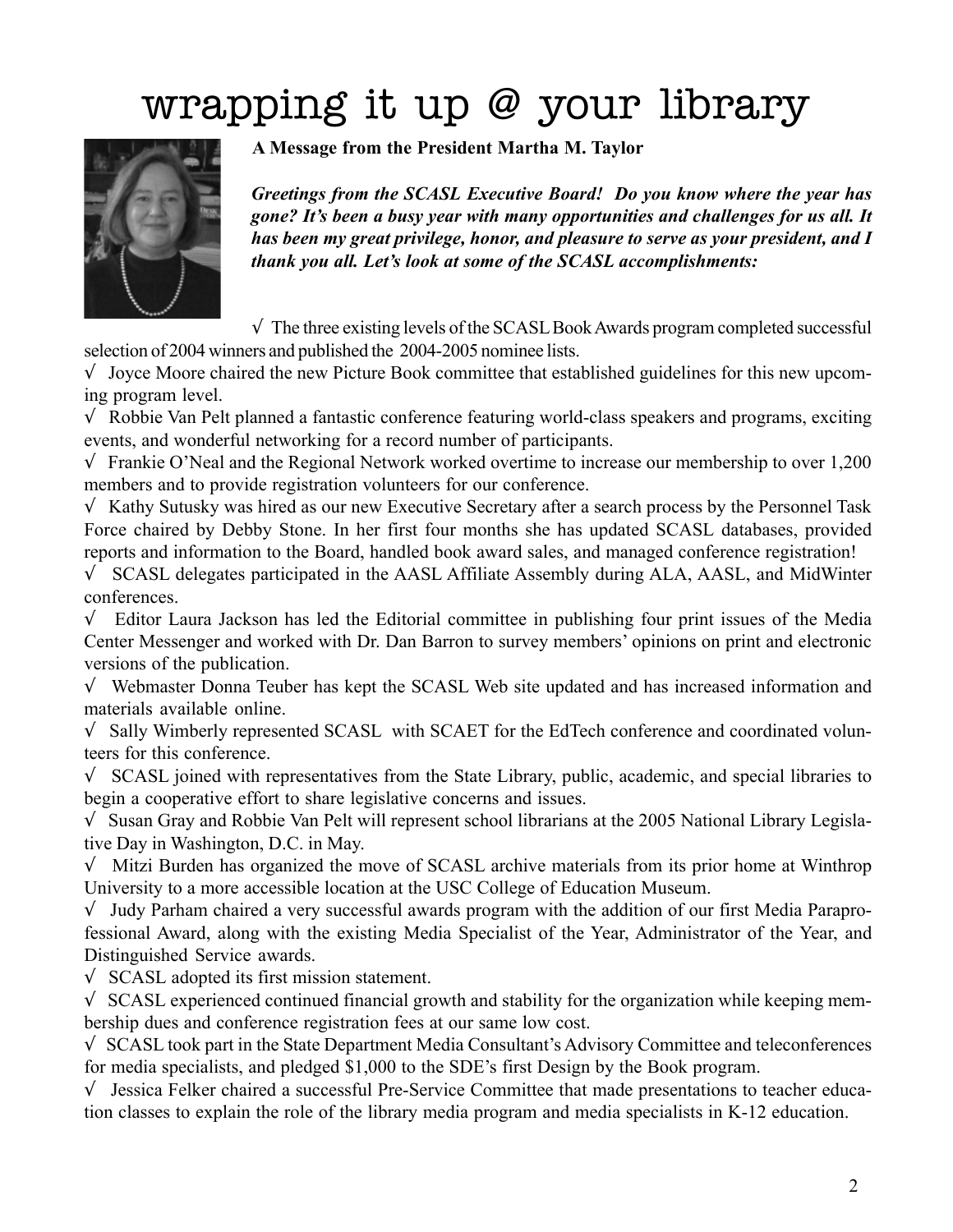# **Keep in Touch**

### **SCASL:**

Email: ksutusky@sc.rr.com Write: Kathy Sutusky, Executive Secretary, SCASL, P.O. Box 2442, Columbia, SC 29202 Phone: 803-782-3956 Web Page: SCASL.net

### **SCASL listserv:**

To subscribe: Address: listserv@listserv.sc.edu Subject: Leave blank Message: Subscribe SCASL-LS yourfirstname yourlastname

To send a message: Address: SCASL-LS@listserv.sc.edu Type: your subject Type your message and send.

### **The** *Media Center Messenger***:**

Send all suggestions, corrections, articles, and ideas to *jmoggles@direcway.com*

*Other important addresses:* **SC Dept. of Education:** www.state.sc.us/sde/ **SCLA:** www.scla.org **SC State Library:** www.state.sc.us/scsl **ALA:** www.ala.org **AASL:** www.ala.org/aasl

### **Calendar of Events**

**ALA Conference** June 24 - 30, 2004, Orlando, Florida **National Legislative Day** May 2 - 4, 2004, Washington, D.C. **Banned Books Week** September 25 - October 2, 2004 **AASL Fall Forum** October 2004, Dallas, Texas **Teen Read Week** October 17 - 23, 2004

Don't wait till Fall! Join SCASL for 2004-2005 now! Complete the application form on page 12 and mail to SCASL today!

### **Contents**

| Promoting DISCUS: Ideas from the Field  8             |  |
|-------------------------------------------------------|--|
|                                                       |  |
| Professional Resources for                            |  |
| Library Media Specialist on the Internet  10          |  |
| From the State Department of Education  11            |  |
|                                                       |  |
|                                                       |  |
|                                                       |  |
|                                                       |  |
| The Case for Science Fiction, the Neglected Genre  18 |  |
|                                                       |  |
| Words of Wisdom from Your Very Own Aunt Bee  21       |  |
| Another Kudo for Ida! Congratulations!  22            |  |
|                                                       |  |
|                                                       |  |

### **SCASL MISSION STATEMENT**

The South Carolina Association of School Librarians advocates professional excellence, facilitates collaboration, and develops leadership to ensure that school library media programs are integral to teaching and learning in every South Carolina school.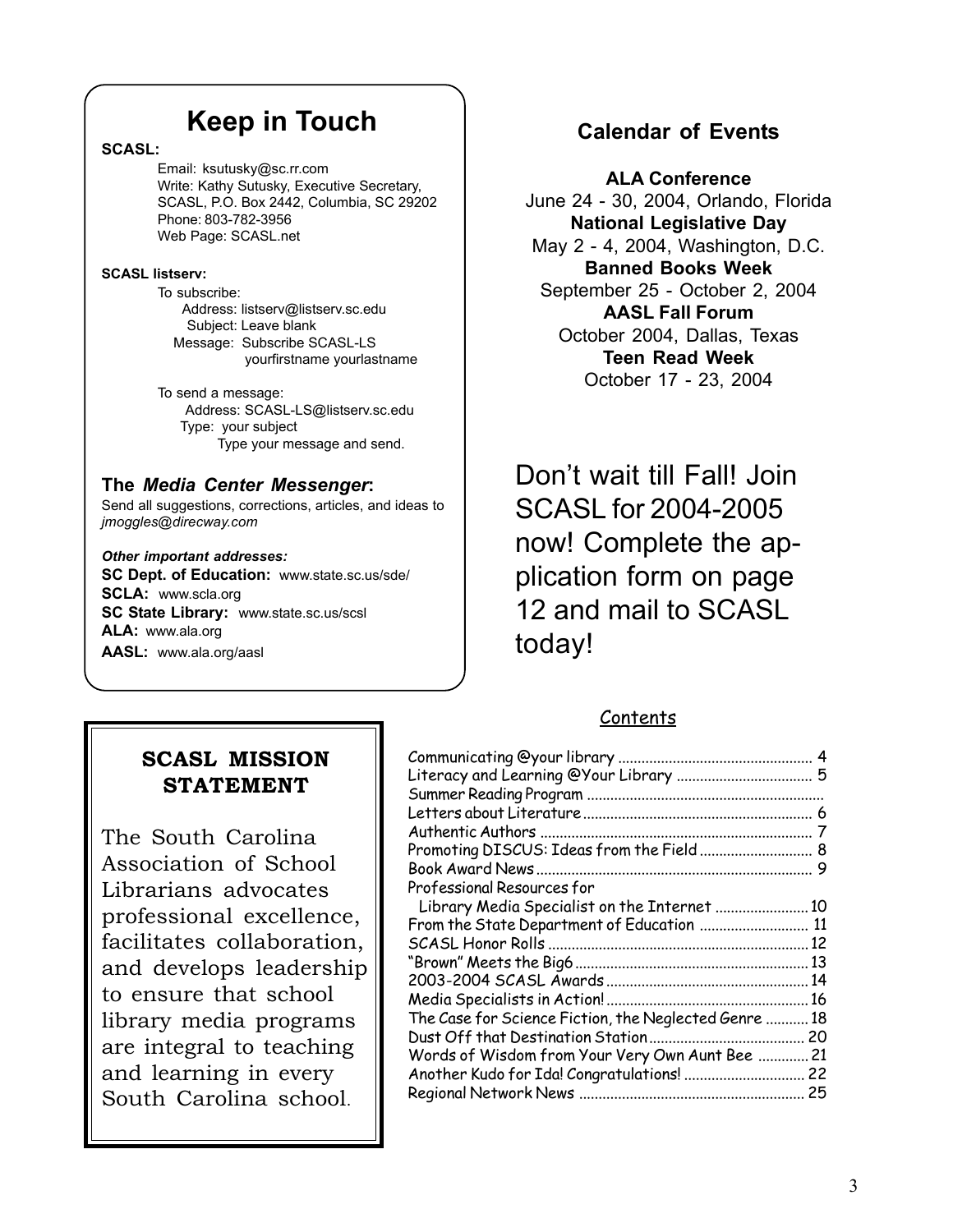

Attendees at the banquet enjoyed a lively presentation given by David Greenberg who graciously autographed books nonstop.



Kathy Sutusky, SCASL Executive Secretary, oversaw an extremely successful registration with the indispensable help of Frankie O'Neal and the Regional Network members.

# **communicating @your library**

It's time to tell the world about our great school library media programs! We want to communicate effectively with our students, families, teachers, administrators, school boards, legislators, and communities. There are amazing free resources available online that provide everything from marketing plans to bookmark templates. Check them out!

### **• AASL Advocacy Toolkit**

- Strategic planning, presentations, fact sheets, graphics, slogans and more for the @ your library™campaign. http://www.ala.org/ala/aasl/aaslproftools/aasladvocacytool/aasladvocacy.htm http://www.ala.org/ala/pio/campaign/schoollibrary/schoollibrary.htm
- **Strategic Marketing for School Library Media Centers from 3M** http://cms.3m.com/cms/US/en/2-115/ceuRrFV/view.jhtml

### **• Free Marketing & PR Resources**

*Find Yourself in the Library* - free marketing resources from Gale include bookmarks, newsletters, flyers, certificates, posters, and notecards that can be personalized for your library media center. http://www.galegroup.com/free\_resources/marketing/find\_yourself/index.htm

*Library Media & PR -* Bookmarks, Clipart, Banner art for libraries http://www.ssdesign.com/librarypr/index.html http://www.ssdesign.com/librarypr/toolbox.html

### **• Library Web Pages**

*A WebQuest about School Library Web Sites* by Joyce K. Valenza http://mciunix.mciu.k12.pa.us/~spjvweb/evallib.html

### **• Blogs**

*Blogger* - Push-Button Publishing for the People - free online blog site http://www.blogger.com/

*Free-Conversant* - another free site

http://www.free-conversant.com/

*Blogger Book Club*, Youth Services, Roselle IL Public Library - a great example of using a blog for an online book club.

http://www.roselle.lib.il.us/YouthServices/BookClub/Bloggerbookclub.htm

*Monday Matters*

http://www.libsci.sc.edu/Dan/mondaymattersblog.htm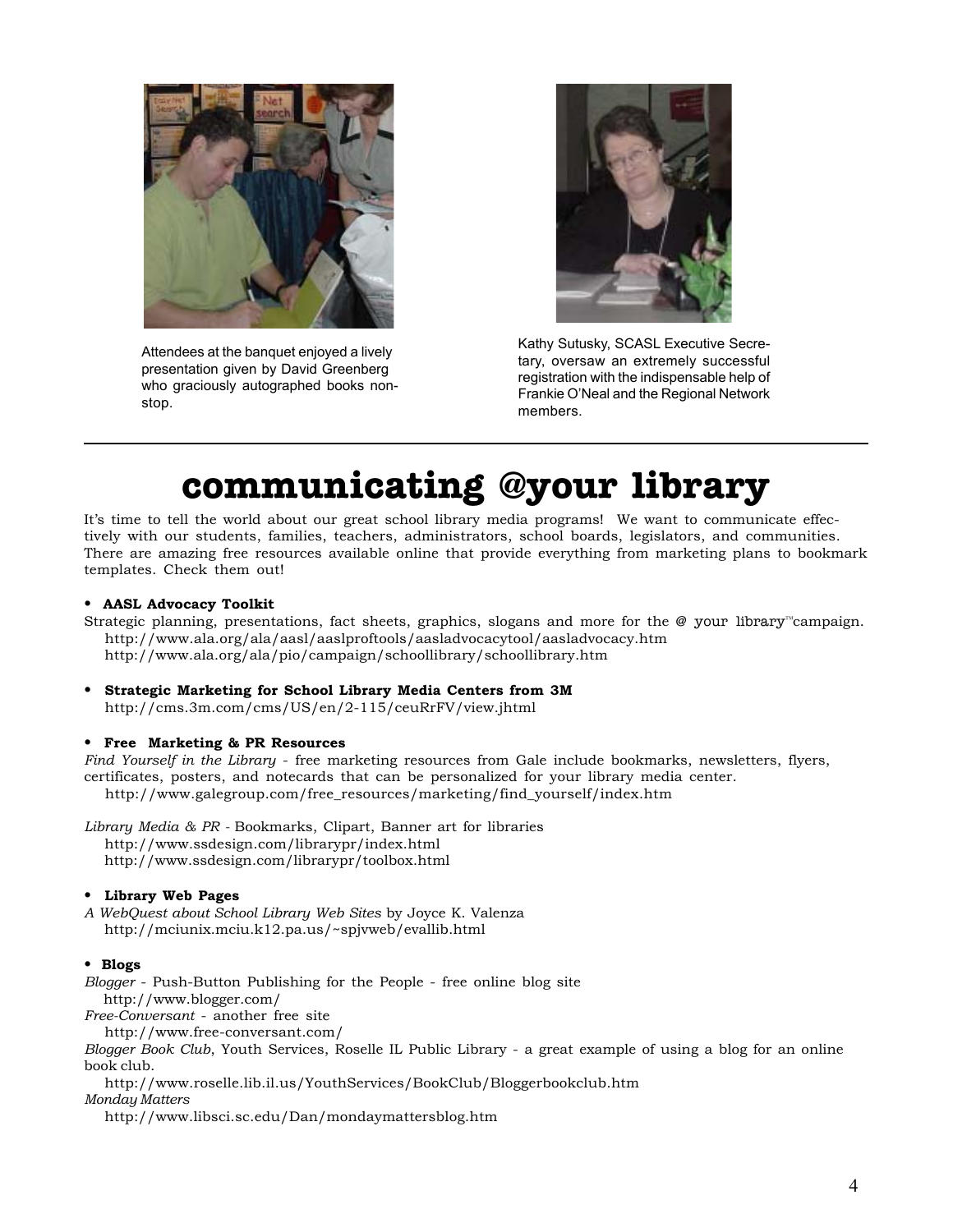# **Literacy and Learning @Your Library 2004 Conference**

Robbie Van Pelt, Greenville Media Services, *rvanpelt@greenville.k12.sc.us* SCASL President-Elect 2004-2005

The SCASL conference is always a high<br>light of the year for me and I hope many<br>of you feel the same way. It is truly amaz-<br>that literally hundreds of people work together light of the year for me and I hope many of you feel the same way. It is truly amazing that literally hundreds of people work together each year to make this professional development event a reality. This year's theme was tied to the kick off of the **@your library** campaign for school libraries which launched at the American Association of School Librarians Conference in Kansas City in October. I hope that many of you visited the **@your library** exploratorium exhibit manned by Debby Stone. She displayed examples of the free graphics, slogans, and marketing tips available for download from the AASL website. This campaign aims to spotlight the many great things that happen **@your library** to enhance **literacy** and **learning**.

The conference provided many opportunities to garner ideas to enhance media center programs. Mike Eisenberg was superb at the pre-conference with over 300 participants. He declared that this was the "Guiness Book of World Records Big6 Inservice" since he has never worked with such a large crowd!! He was articulate, enlightening, funny and personable as he explained and demonstrated how to use the Big6 framework to teach information and technology skills. Dr. Peggy Sharp, Dr. Lester Laminack, and Nancy Polette were passionate about using good literature to captivate young readers to help them become lifelong learners. The acceptance

speeches of Phyllis Reynolds Naylor and Carol Plum-Ucci were exceptional. There were so many other excellent presenters, authors and illustrators who shared their time and talents with us. Thanks to all SCASL members who presented, presided, worked registration, manned the SCASL store, served on the Book Awards Committee, transported authors, served as tour guides, decorated, stuffed bags and the list goes on and on. This was the 29th year that our association has delivered a conference to its members. We should be very proud to be members of an association that has carried out this long tradition of service and commitment to our profession. If you did not volunteer this year, please be ready to accept the invitation to get involved next year when we travel to Florence, March 2-4, for our 2005 Conference!

and last, but not least, thanks to the many<br>vendors who exhibited and who spon<br>sored conference events. Special thanks vendors who exhibited and who spon sored conference events. Special thanks go to Boris Bauer of Berea High who worked with many vendors to obtain the wonderful array of electronic subscription door prizes that were awarded at our big events. Boris may have paved the way for a second career as a stand-up comedian! Enjoy the last of the school year and try to embrace the new things learned at conference. Remember; Open a Book and Open Your Mind **@your library!**



Former Superintendent of Education Barbara Nielsen, who spoke briefly at the first session, received a very warm welcome from the membership. Dr. Nielsen is currently education adviser to Governor Sanford.



Michael Eisenberg of Big6 fame was a highlight of the conference. He is pictured here with longtime friend Dr. Dan Barron who introduced him at the first general session.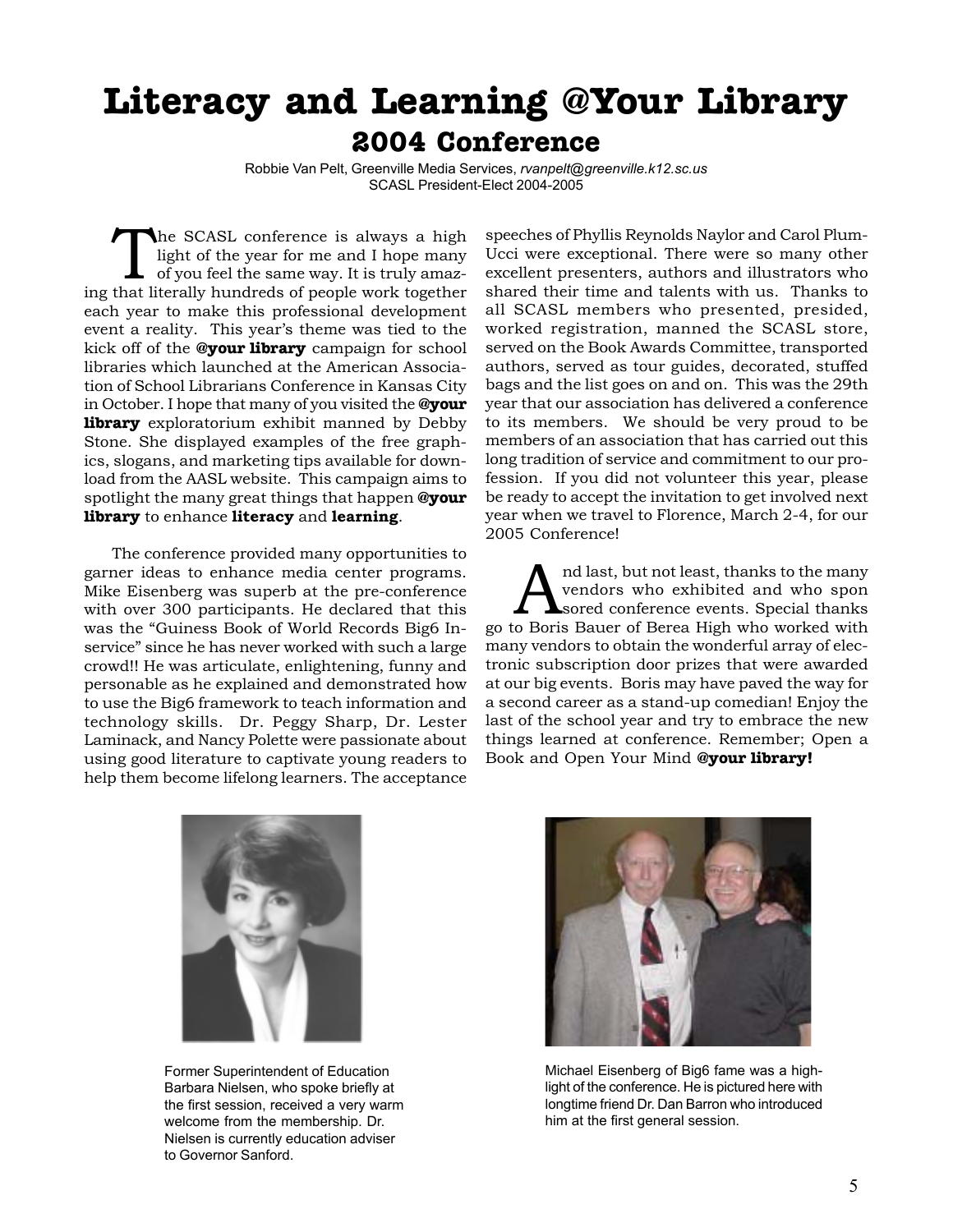

### STEP TO THE BEAT SUMMER READING PROGRAM

The theme for the 2004 summer reading program sponsored by the South Carolina State Library and public libraries across the state is "STEP TO THE BEAT!… READ!."

All public libraries in South Carolina participate in the summer reading program. It is targeted at all elementary age children. Many libraries include preschool children through a read-to-me program. The goal is to encourage children to enjoy reading during the summer months.

The art for the program was created by illustrator Peter Catalanotto. South Carolina is now participating with Georgia, Alabama, Mississippi, and Virginia to use a common theme and materials.

In the last several years teen summer reading programs have been growing and are offered in a number of libraries in the state. Some libraries choose their own theme, but "Rock 'n 'Read" is the theme offered by the State Library for summer 2004.

We hope that schools will encourage their students to use their local public library during the summer vacation and to join "STEP TO THE BEAT!…READ!" Children can earn a reading medal and other prizes and while they are reading for fun, they will be maintaining and building their reading skills for the next school year.

### LETTERS ABOUT LITERATURE

Over 600 students participated in the 2004 Letters About Literature contest sponsored by the Palmetto Book Alliance and the Library of Congress Center for the Book in South Carolina. Students wrote letters as if writing to an author, living or dead, about how a book by that author affected their lives. The top letter in each of three age groups is submitted to the national contest for judging.

2004 winners were:

Level 1 (Grades 4-6): 1st place: Kira O'Neal, Felton Laboratory School, Orangeburg; 2nd Place: Jennifer Anderson, Irmo Elementary School; 3rd Place: Jacobee Wolfe, Felton Laboratory School, Orangeburg.

Level 2 (Grades 7-8): 1st place: Jared Uribe-Sullivan, Dent Middle School, Columbia; 2nd place: Morgan Mayo, Sullivan Middle School, Rock Hill; 3rd place: Chelsea Eversmann, Summit Parkway Middle School, Columbia.

 Level 3 (Gr. 9-12): 1st place: Claresa Turner, Mid-Carolina High School, Prosperity; 2nd place: Edwin Diaz, North Myrtle Beach High School; 3rd place: Lori Richardson, Mid-Carolina High School, Prosperity.

These students were honored at an award ceremony at the State Library on April 28.

The 2005 Letters of Literature contest will be held in the fall of 2004. Information about the contest can be found at http://www.loc.gov/loc/ cfbook/letters.html.



Mitzi Burden chats with President Martha Taylor during a quiet moment.

### **HELP PRESERVE SCASL'S HISTORY!**

SCASL materials from previous years, now being organized by the Archives and History Committee, are incomplete. If you can contribute issues of the *Media Center Messenger*, conference materials, or book award materials from previous years, please contact Mitzi Burden at *<burdenm@charter.net>* for a list of needed items. *Mitzi Burden, Chair, Archives and History*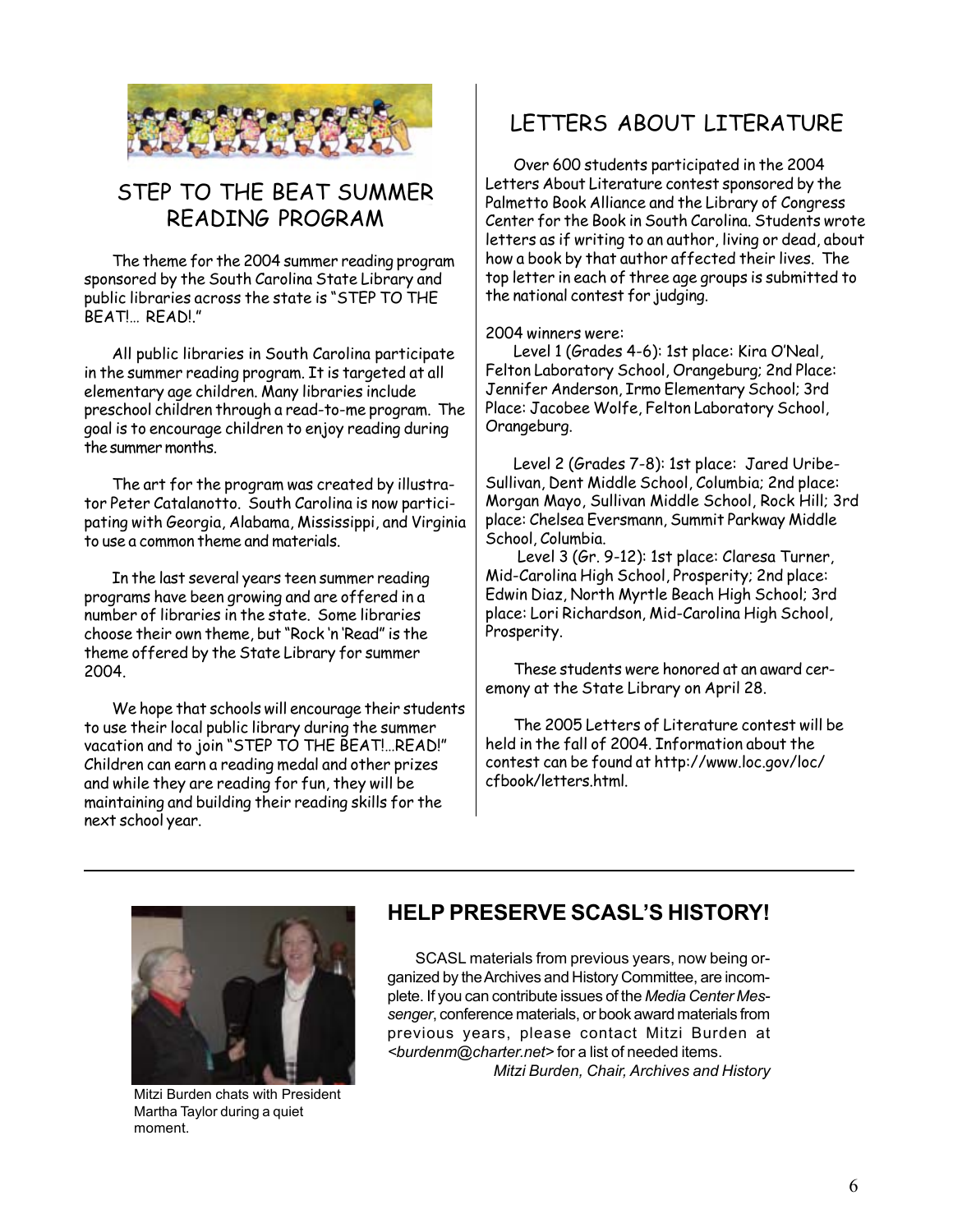# **Authentic Authors Looking for an Author? Don't Know Where to Start?**

Liz Martin, Sylvia Circle Elementary, Rock Hill, lmartin@rock-hill.k12.sc.us

What better way to inspire a passion for the book than a visit from a bonafide author or illustrator! While many of us have the desire, it is difficult to find the time to coordinate a visit while fulfilling our many other duties. Below is a compilation of some of the "hot and now" authors and illustrators who visit schools. This list is by no means definitive, but perhaps can be used as a starting point for an author or illustrator visit.

| <b>Last Name</b> | <b>First Name</b>    | <b>Age Range</b> | <b>Contact Phone</b> | Website                                       |
|------------------|----------------------|------------------|----------------------|-----------------------------------------------|
| Bagert           | <b>Brod</b>          | all              |                      | www.brodbagert.com                            |
| Biedrzycki       | David                |                  | 508.359.6276         | www.davidbiedrzycki.com                       |
| Cogdill          | Michael              |                  |                      | www.twobearproducts.com                       |
| Dawes            | Kwame                | all              | 803.699.1771         | www.kwamedawes.com                            |
| Finklea          | Michael              | all              | 800.371.7709         |                                               |
| Fredericks       | Anthony              |                  | 717.308.2106         | www.afredericks.com                           |
| Goodwin          | Carol                | K-3rd            | 803.329.7140         | www.twiggyleaf.com                            |
| Kelly            | Dot Hutchinson       | 3rd-5th          | 803.366.8275         | www.pencildown.com                            |
| Lewis            | EB                   | all              | 609.214.2292         | www.eblewis.com                               |
| <b>McGrath</b>   | <b>Barbara</b>       | PK-3rd           | 508-655-6170         | www.barbaramcgrath.com                        |
| McLaughlin       | Julie                | K-3rd            | 843.884.5001         | www.mrgator.net                               |
| <b>Myers</b>     | Laurie               |                  | 706.868.1077         | www.lauriemyers.com                           |
| Pallotta         | Jerry                |                  | 781.453.0394 (fax)   | www.alphabetman.com                           |
| Ransome          | James                |                  | 845.876.2148         | www.jamesransome.com                          |
| Robinson         | Barbara              | all              |                      | www.usawrites4kids.drury.edu/authors/robinson |
| Sampson          | Michael              | K-8th            | 800.522.4864         | www.michaelsampson.com                        |
|                  |                      |                  | 803.684.6062         |                                               |
| Sanders          | Dori                 | all              | 704.588.4157         |                                               |
| Schwartz         | David                | all              |                      | www.davidschwartz.com                         |
| Simmons          | Monica               |                  | 678.481.2259         |                                               |
| Smith            | Charles              | ----             |                      | www.charlesrsmithjr.com                       |
| Soentpiet        | Chris                |                  | 800.476.1841         | www.soentpiet.com                             |
| White            | Michael              | all              | 770.454.8881         | www.ya-atlanta.org                            |
| Wyeth            | <b>Sharon Dennis</b> |                  |                      | www.sharondenniswyeth.com                     |

*Some of the authors prefer contact through email rather than listing a phone number (for their privacy).*

Tips for a Successful Visit:

- 1. Obtain list of equipment needed and have back-up equipment available.
- 2. Provide beverage for author during presentation.
- 3. Familiarize students with books before visit.
- 4. Have students write questions for author before visit to help them clarify their thoughts.
- 5. Make sure payment is ready for day of visit.

For more information on visiting authors and illustrators, check out these websites:

www.visitingauthors.com

www.authorsillustrators.com

*(Ed. Note: In an effort to compile more information about visiting authors/illustrators, you are invited to send in any information you wish to share. We would like to an electronic listing of such resources. Send to jmoggles@direcway.com)*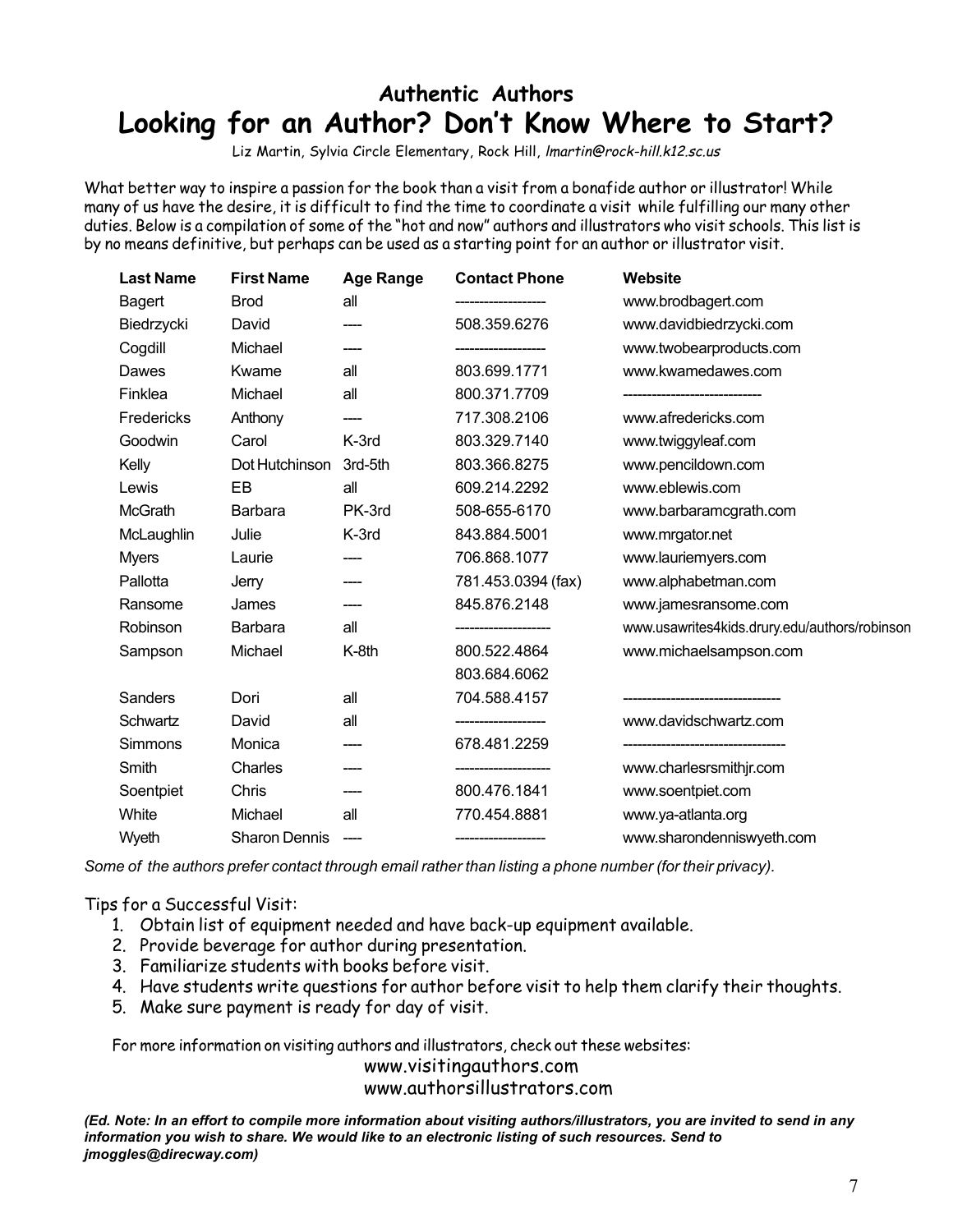

# **Promoting DISCUS — Ideas from the Field**

Mary Bull, DISCUS Program Director, South Carolina State Library, *mary@leo.scsl.state.sc.us*, www.scdiscus.org

School media specialists exercise boundless energy and creativity in promoting DISCUS to their students, teachers, staff and parents. With the approaching summer offering a small breather during which to plan for the fall, here is a small selection of the promotion ideas that have been shared with the DISCUS Office.

Even simple strategies for promoting DISCUS can be effective. These include:

- · Set the "DISCUS K-12" page as the start page on Media Center's PCs. Elementary media centers set the "DISCUS Kids!" page as the start page.
- Generate stick-on labels with the DISCUS Web site address and home access username & password; affix these to each student's "planner."
- · Send a DISCUS brochure home with *every* student each August & January when the username & password change.
- Reward students with a DISCUS item (pencil, pen, ruler/bookmark) when you "catch" them using DISCUS instead of Google.
- · Copy & paste the text of the DISCUS "What's New" notice into an e-mail message to your teachers; or send an e-mail to teachers with the subject "What's New on DISCUS" and include the URL for that page: www.scdiscus.org/notice.html .

Other techniques require more time and preparation, but may really "sell" your users on the value of DISCUS to their information and research needs. For example:

- Make it fun! Introduce young users to DISCUS by playing "Wow Facts!" (Using DISCUS, each student finds a fact that makes the media specialist say, "Wow! I didn't know that!" Then have students find and enlarge a relevant picture.)
- · Create (or "steal" someone else's) Scavenger Hunt, Web Quest or Jeopardy-style game that incorporates the use of DISCUS resources.
- · Print & distribute to teachers Grolier's newsletter, *GO News*, (found in the *Teacher Resources* area on the main page of the Grolier site).
- · During your school's "Professional Development Information Day," demonstrate to teachers how DISCUS databases support their graduate course work.
- · Conduct a DISCUS seminar for teachers in each department, focusing on specific resources & uses relevant to their curricula, with appropriate examples.

Reaching out to parents can be particularly rewarding. Suggested ideas include:

- Write an article for the school newsletter highlighting ways that DISCUS is a useful resource for parents health and business information, consumer decisions, etc.
- · During school-wide parent events (open house, parent-teacher night, technology night, science fair preparation night, etc.), give a live demonstration of DISCUS (and other media center resources) in relation to the theme or purpose of the event.
- Let parents explore DISCUS in your media center or computer lab. Have your teachers join media center staff in assisting the parents.

More ideas and resources for DISCUS promotion— including links to logos, brochures and other items—are available in the Librarian's ToolBox on the DISCUS Web site.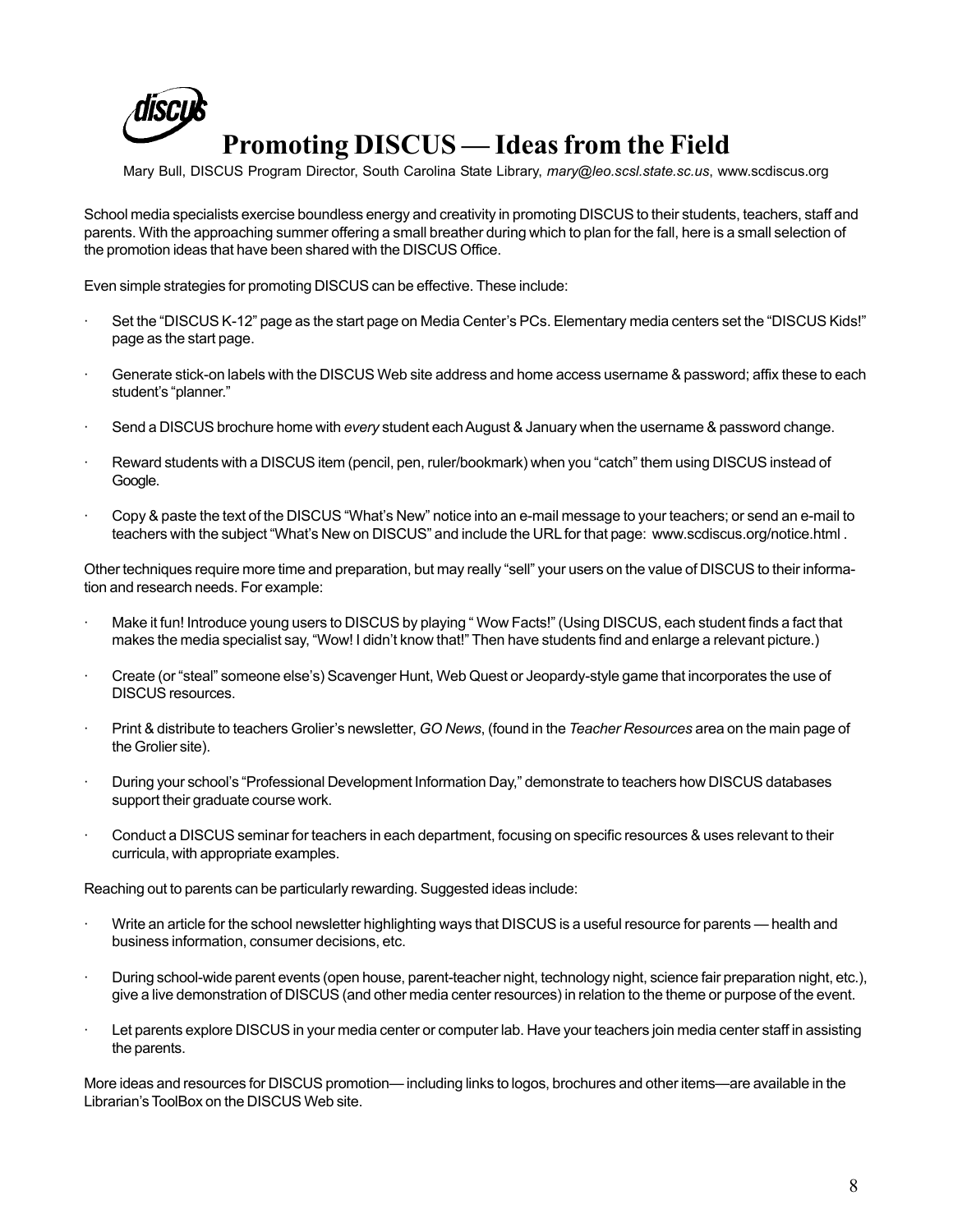# **Book Award News**

Joyce Moore, Book Awards Chairman-Elect, Main St. Elementary, Lake City, *jmoore@florence3.k12.sc.us*

Participation in the Book Award Programs is truly a team effort with dedicated individuals volunteering many hours of time to making it successful. It was a labor of love for the chairs of the three committees, and I want to thank each of them: Susannah Hogan, Children's Book Award Chair; Samantha McManus, Junior Book Award Chair; Sue Ann Spears, Young Adult Book Award Chair. Thanks to everyone who participated in 2003-2004.

The 2003 Junior Book Award winning author Phyllis Reynolds Naylor and the Young Adult Book Award Winner Carol Plum-Ucci were guest speakers at the Book Awards Luncheon. Thanks to student committee representatives Tasneen Anjar Walla and Hannah Jarrett for introducing and presenting the awards to these winning authors. The winners of the 2003-2004 Book Awards and the Book Award Banners were announced at the luncheon. They are:

# **2003-2004 Book Award Winners**

Children's Book Award *My Dog, My Hero* by Betsy Byars Junior Book Award *Flipped* by Wendelin Van Draanen Young Adult Book Award *Scribbler of Dreams* by Mary Pearson

# **Book Award Banners**

Thanks to the 71 schools that participated in the Book Award Banners this year. The banners provided a colorful background to the conference venue. The 2003-2004 winners are:

### **Children's Books**

| 1st place | O. P. Earle Elementary for Love That Dog   |
|-----------|--------------------------------------------|
| 2nd place | Ninety Six Elementary for The Other Side   |
| 3rd place | River Springs Elementary for Secret School |

### **Junior Books**

| 1st place | Northwest Middle for Fair Weather |
|-----------|-----------------------------------|
| 2nd place | Lexington Middle for Torn Thread  |
| 3rd place | Beaufort Academy for Flipped      |

### **Young Adult Books**

1st place Timberland High School for *Sisterhood of the Traveling Pants* 2nd place Mauldin High School for *What My Mother Doesn't Know* 3rd place C.A. Johnston Preparatory Academy for *Boy in the Burning House*

**Remember that 2005-2006 will see the release of the first South Carolina Picture Book Award. The committee in charge of that award begins meeting this year!**

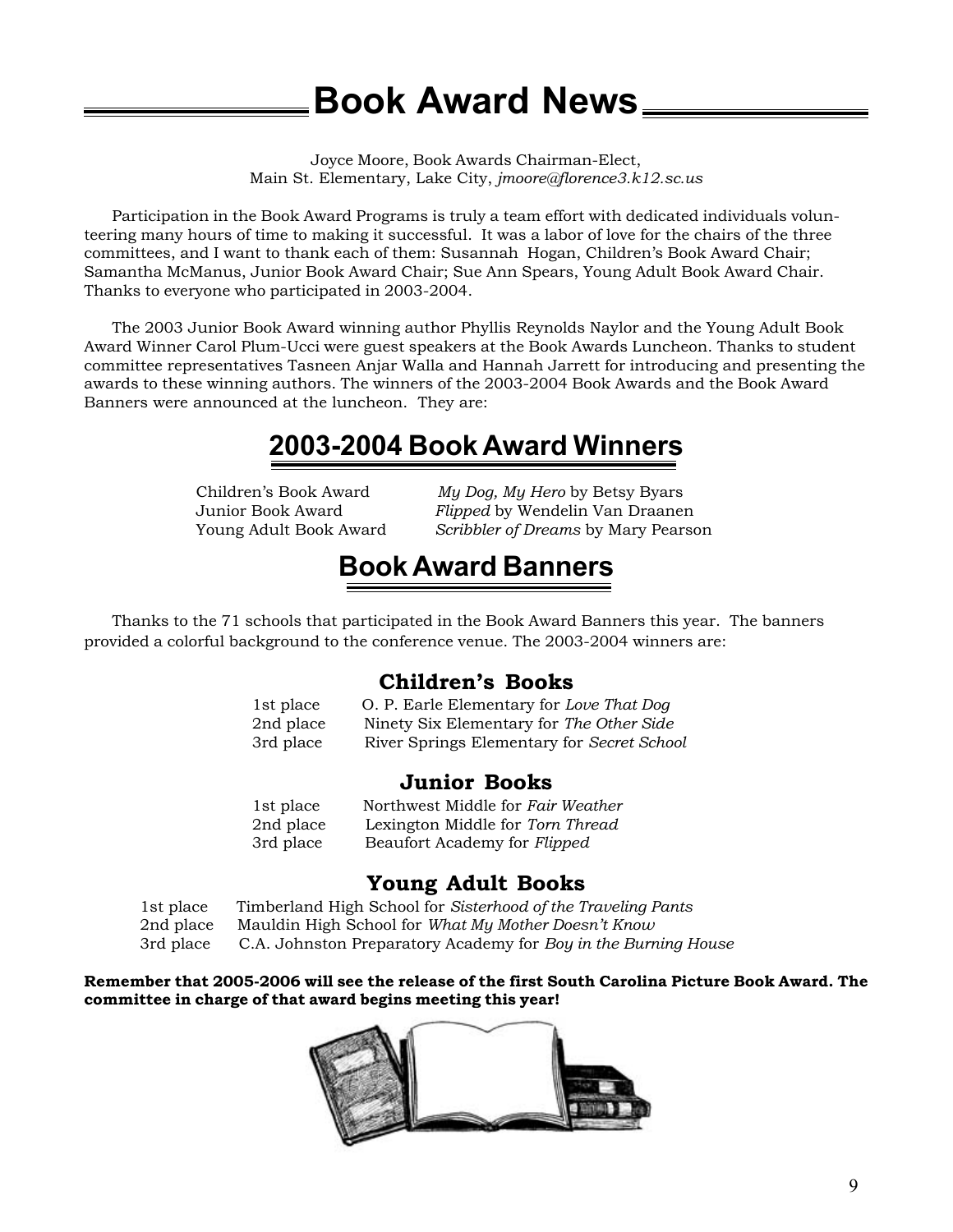# Professional Resources for Library Media Specialists on the Internet

Valerie Byrd, Dutch Fork Elementary, Irmo, *vbyrd@lex5.k12.sc.us*

This year in the *Media Center Messenger*, I have concentrated on writing reviews of professional books for library media specialists and classroom teachers. I have decided to end the year with some reviews of professional resources available on the Internet. There is so much on the Internet in regards to professional resources that it is hard to wade through everything and find something useful. Hopefully, I can help! Take time this summer to poke around the following sites, and I am sure you will find lots of ideas to implement in your library media center program next school year! For easy access to these links, check out

*<www.readingwithmsbyrd.com>* (go to "About Ms. Byrd"). I have included the links there for you.

### • **AASL: American Association of School Librarians**

*http://www.ala.org/aaslhomeTemplate.cfm?Section= AASL&Template=/TaggedPage/TaggedPageDisplay. cfm&TPLID=17&ContentID=20862*

The American Association of School Librarians website is long on URL as well as helpful resources! On the site, you will find information about the School Library Campaign which includes great resources on advocacy, media relations, and promotions for your library media program. Make sure you download the AASL Advocacy Toolkit and visit The Resource Guides. That is where you will find position statements on issues concerning scheduling and intellectual freedom as well as quotable facts and brochures to share with your staff and administration.

### • **Big 6**

#### *http://www.big6.com/index.php*

I do not think I have to say much about this site. For those of you who were at our conference in March, I think you know why I have included it here. You will find LOTS of information about the Big 6 and the Super 3 and how to make it work for your students. There are lesson plans, an overview of the research model, and much more. Michael Eisenberg's presentations from the SCASL conference are also on this site.

### • **SCASL**

#### *http://www.scasl.com/*

Our association has a wonderful website. You will find the book award nominees for this year, a list of past winners, as well as activities for the book award nominees. Each SCASL committee has a link that includes contact information in case you want to get more involved. Be sure to check out the Advocacy page where you will find a list of helpful resources for library media specialists.

### • **Library Research Service**

*http://www.lrs.org/index.asp*

This site is full of research about libraries and library statistics. When you need something to sound "official" or need numbers to back you up, this is where you need to go. You can also find the impact studies done by Keith Curry Lance here. Do I need to say more?

#### • **Knowledge Network**

#### *http://www.kn.pacbell.com/index.html*

If you have not visited this site yet, you are missing out! This is the home of Blue Web'n (lists of great websites, they have an excellent newsletter too); Filamentality (a template that helps you create an annotated page of curriculum links); and the WebQuest Page (all you ever wanted to know about creating a WebQuest). The Site Guide at the top of the page is the best place to start when looking at this "meaty" website.

#### • **DISCUS**

#### *http://www.scdiscus.org/index.html*

DISCUS has many professional growth opportunities for us. Not only can you use it to find full text professional articles, but you can check out a list of workshops that they offer to help you use and teach DISCUS. Make sure you check out the Librarian's Tool Box for hints and tips on how to teach your students and teachers to use the various databases available on DISCUS. You will find handouts and PowerPoint presentations that you can modify here.

### • **School Library Media Services-South Carolina Department of Education**

#### *http://www.myscschools.com/offices/technology/ms/ lms/*

If you have not been to the School Library Media Services page from the South Carolina Department of Education lately, you should check it out. There is a lot of GREAT information to be found here, thanks to Martha Alewine. Take a look at *Impact: Teaching and Learning for the 21st Century*. In it, you will find lots of PowerPoint presentations, planning guides, and templates. Also be sure to check out *Catalyst: Setting the Standards for Student Learning Through School Library Media Centers*. And finally, a fairly recent addition to the website that is perhaps the most useful: a rubric to use when evaluating your school library media center program. The rubric is perfect to use in deciding what to change (and what not to change) for the next school year.

*Have a fun and relaxing summer!*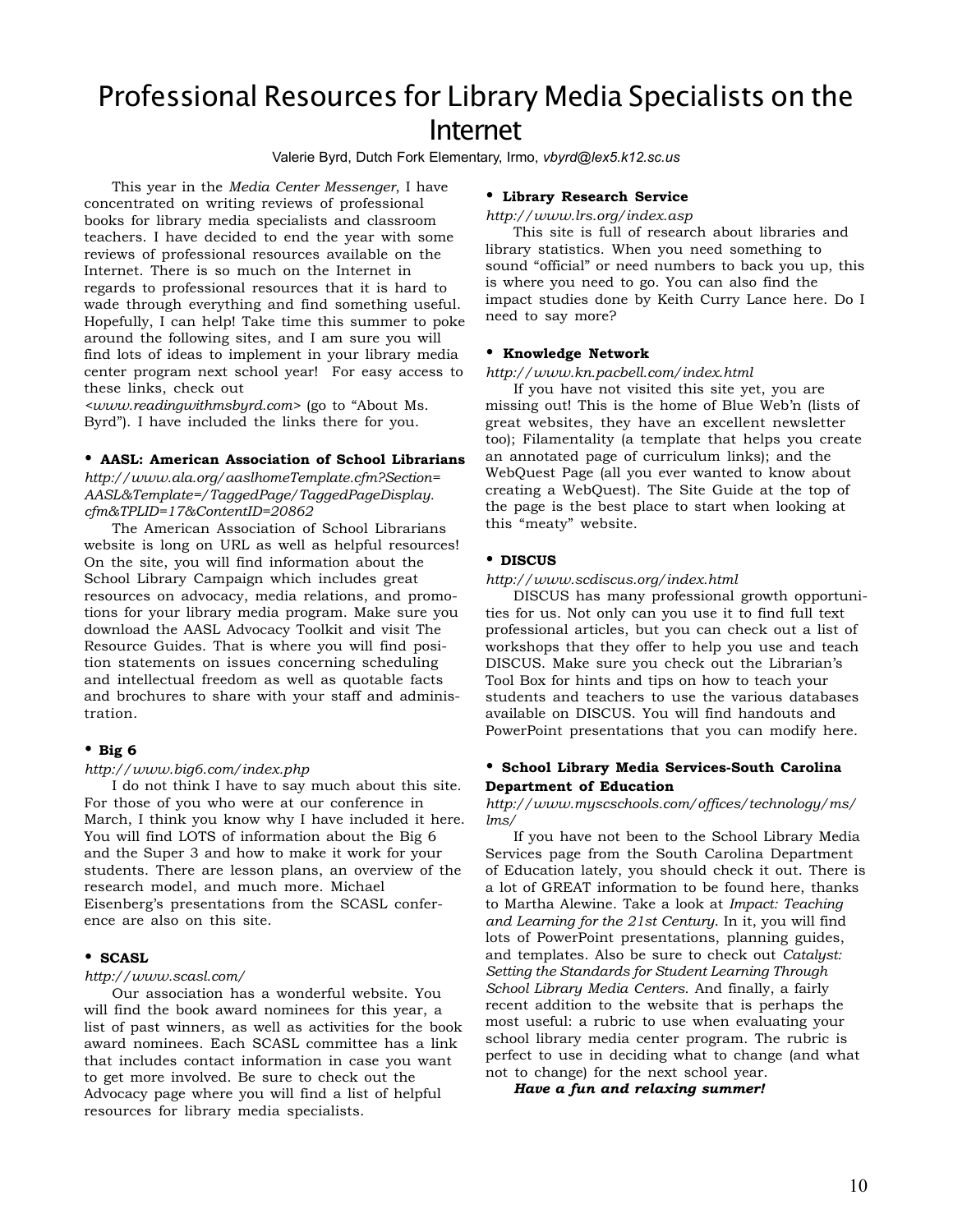

# From the State Department of Education **School Library Media Services**

Martha Alewine, Consultant, School Library Media Services *E-mail: malewine@sde.state.sc.us Mobile: 803-331-0483*

Conference was definitely a highlight of this school year. For those of you who were able to attend and hear Mike Eisenberg and many other very knowledgeable presenters, I hope that your renewed vigor will continue as you finish this year and will carry over as you begin to plan for next year.

When I returned to the office on Monday following conference I found the latest issue of the *American School Board Journal*. If you have access to this publication, I encourage you to read the section, "Up Front—News Analysis." The lead article in this section is entitled "The high school diploma—just good enough for yesterday?" According to American Diploma Project's report, *Ready or Not: Creating a High School Diploma That Counts*, "…state graduation requirements are not connected to the skills students must have for college and the workplace…[T]he diploma…serves as little more than a certificate of attendance." (*American School Board Journal*, April 2004, 6) The article goes on to say "…the National Assessment Governing Board, which sets policy for the National Assessment of Education Progress (NAEP), is trying to determine whether its 12th grade tests should be linked less to what students can regurgitate and more to their preparation for life after high school." (7) Since NAEP is our national education report card, such a decision would be a significant step in the world of assessment **and** classroom instruction.

If the National Assessment Governing Board decides to assess these skills students need for their "life after high school," just imagine what that would mean for us school librarians! Everything you heard discussed, demonstrated, modeled, and encouraged at our recent conference would be (dare we say it?) mandated by this national assessment group. We have a responsibility to teach our students three very important school-to-life skills: research, communication, and problem solving. If you recall from *IMPACT: Teaching and Learning for the 21st Century*, we talk about the new basic skills students need:

- The ability to solve problems when answers are not self-evident
- The ability to work collaboratively in groups
- · The ability to communicate using technology
- The ability to understand how systems work
- The ability to collect, analyze, and organize data.

Can you see where you fit in to this impending decision from the National Assessment Governing Board? Do you see where the Big6, information literacy, reading, and technology fit with this idea of linking not to "what students can regurgitate" but to what they should be able to do? Can you see how this will help us avoid decisions like the one described in the article, "Locking up a world of ideas/Closing libraries puts schools' core at risk," I recently sent to you via the SCASL listserv?

I hope you will anticipate the decision from the National Assessment Governing Board with as much excitement as I do and will use this discussion as another way of proving your importance to student learning in your school and across our state. Theodore Sizer is quoted in this *National School Board Journal* article saying, "Good enough for yesterday will not serve as good enough for tomorrow—in every community, rich and poor, across the country." (8) What will you do here in South Carolina to ensure that we are doing our best as information resource consultants and as teacher-librarians to prepare our students for this, the 21st Century?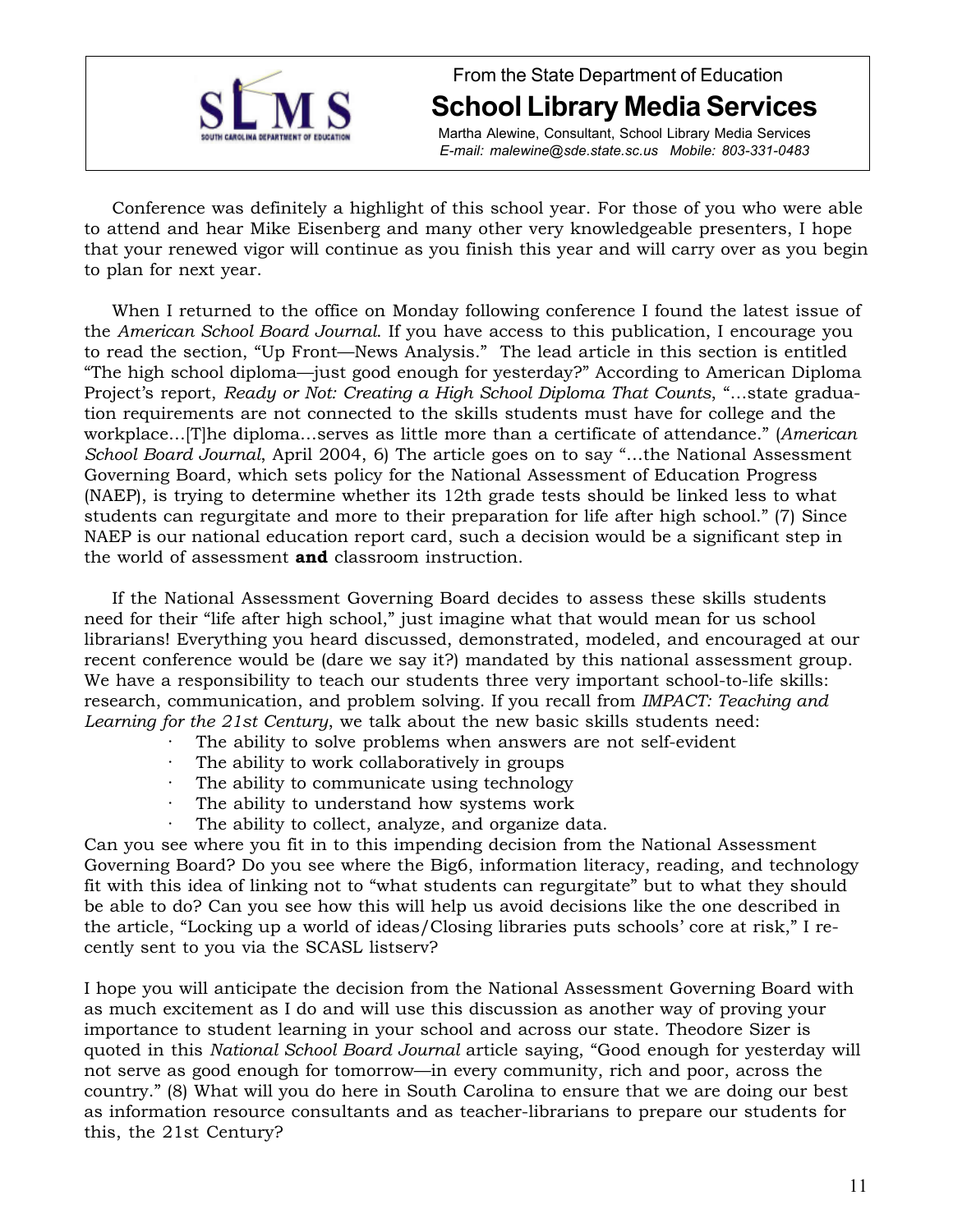

**Kim Ladson**, Carolina High School and Academy, has served as media assistant for five years. Ms. Ladson goes beyond the call of duty in her tasks as she works with students as they read the South Carolina Young Adult Book Award Nominees and tutors students in the after school program.

**Patsy Smith**, Ridge View High School, has served as library media secretary for nine years. Ms. Smith's creativity and flair for making sure things are done well make her a leader among her peers. She is also head coach of the school's bowling team.

**Dawn Studenroth**, St. James Elementary School, has served as media assistant for 2 years. Ms. Studenroth is very computer literate and works extremely well with both students and teachers. She updates the school Web page and works on special projects such as MAP, PACT, and STAR testing.

# *2003-04 Honor Roll of Administrators 2003-04 Honor of Administrators 2003-04 Roll of*

**Randall Gary**, Principal of Dent Middle School, understands that the school library media program is directly related to student achievement. He is an advocate for the school's media specialist and encourages her collaboration with the faculty. His support is evident in his attempts to maintain the media center budget during tight budget cuts, which include garnering support through PTO and business grants and allocating additional funding to the media center when it is available.

Remember, your current membership runs out on June 30, 2004. So, if you have not already paid your dues for next year, make a note to do so by July 1, 2004. Better yet, do it now before summer plans and thoughts of a respite take over. Take a moment and copy the application below. Fill it in and mail it with your check to SCASL. Your membership is valuable to the organization. The organization is a valuable resource for you! *JOIN NOW!*

|                                                                            |            | South Carolina Association of School Librarians<br><b>MEMBERSHIP APPLICATION 2004-2005</b><br>MEMBER SHIP IS BASED ON A FISCAL YEAR THAT RUNS FROM JULY 1 - JUNE 30 |
|----------------------------------------------------------------------------|------------|---------------------------------------------------------------------------------------------------------------------------------------------------------------------|
|                                                                            |            | Name                                                                                                                                                                |
| PLEASE CHECK AS APPROPRIATE:<br><b>Individual Membership</b>               |            |                                                                                                                                                                     |
| Library Media Specialist<br>⊔                                              | \$30       |                                                                                                                                                                     |
| Full Time Student<br>□                                                     | \$10       |                                                                                                                                                                     |
| Exhibitor<br>n                                                             | \$15       | <b>HOME ADDRESS</b>                                                                                                                                                 |
| Are you a retired Library Media Specialist?<br>▫<br>Please check           |            |                                                                                                                                                                     |
|                                                                            |            |                                                                                                                                                                     |
| <b>Associate Membership</b>                                                |            |                                                                                                                                                                     |
| State, District or School Adm.<br>ப                                        | \$5        |                                                                                                                                                                     |
| Legislator<br>▫<br>Paraprofessional<br>❏                                   | \$5<br>\$5 |                                                                                                                                                                     |
| Teacher<br>◻                                                               | \$5        |                                                                                                                                                                     |
| Association or business<br>◻                                               | \$50       | <b>BUSINESS ADDRESS</b>                                                                                                                                             |
|                                                                            |            |                                                                                                                                                                     |
| Please make check payable to SCASL, and return to:<br>$SCASI.$ PO BOX 2442 |            |                                                                                                                                                                     |
| $COLIMBIA \cdot SC \cdot 29202$                                            |            | Phone Fax Fax                                                                                                                                                       |
| Dues paid to SCASL are deductible for income tax purposes.                 |            |                                                                                                                                                                     |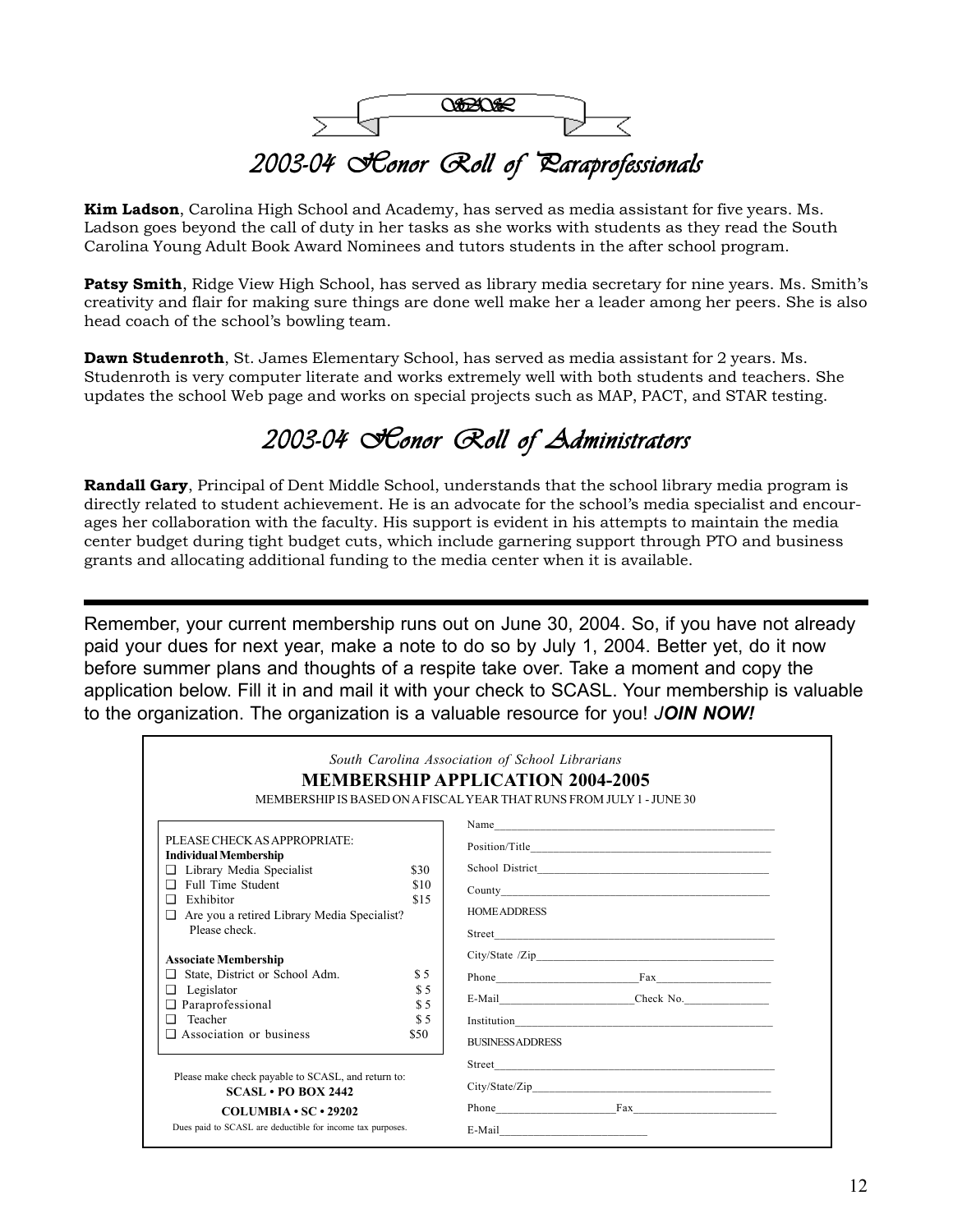# "Brown" Meets The Big6

Sandy Stearns, Colleton High School, Walterboro, *sstearns@mail.colleton.k12.sc.us*

**Have you ever noticed how students lose things?** One minute it's there and the next minute it's gone. We teach kids, "Everything has a place and everything in its place." This is especially true for Step 5.1–Organize, of the Big6. In teaching organization to high schoolers, I came up with a brown envelope. This is a simple, cheap, and elegant solution.

On the inside of a regular 9 x 12 brown envelope, students can keep note cards of any size or color, a copy of the assignment from the teacher, a copy of The Big6 steps, one or more highlighters, and a writing implement, be it a pen or pencil. I prefer pencils because they have erasers. A copy of *Bud's Easy Research Paper Manual* could also be kept there, but that could create a weight problem. Instead of "Bud" they could use a basic note card which lists the info needed for citing sources. Then as they take notes, this info could be placed on the back of the note card for that source.

The outside of the brown envelope is really the key to The Big6. At the bottom in fairly large letters (red is a good color), write **Due Date: (Fill in date)**. This is the most important date to students (and teachers). In high school, teachers often assess penalties for missing the due date. The idea is to teach students to budget their time. Deadlines are common in the real world, college, high school, middle school, and elementary school.

Next, have the students move to the top of "Brown" and write the topic or thesis statement. The topic/thesis statement and the due date form your top and bottom borders.

Now, for the filling: I start at the bottom and work towards the top. Step 6–Evaluation, Indent about an inch from the left edge. You are leaving space to create a time line. You might want the students to put reminder notes, such as **Proofread, Check citations, Check back with Step 1–TD (Task Definition)**, and **Did I do the job?** In the time line allow 3-5 days. I am thinking of high school students. Do what is appropriate for your age level and the degree of difficulty of the project.

Work up towards the top of the envelope, maintaining the one-inch indentation, with Step 5–Synthesis, Step 4–Use of Information, Step 3–Location and Access, Step 2–Information Seeking Strategies, and Step 1–Task Definition. With each step, create a time line with specific dates and what is to be accomplished at each step. Naturally, you could mix things up. Adapt it to your needs and the project.

When working with elementary students, you might have only 3 steps. In teaching this with 3rd graders or below, I would create a large brown envelope out of bulletin board paper, laminate it and then fill it out with a Sharpie. This could be hung in the classroom as a reminder to the students (and the teacher). Try it, you'll like it!

High school students sometimes have to work on more than one research paper, presentation, or project at a time. I suggest using a Magic Marker to create a border around the edge of "Brown" – different colors for each project. If your students want, they can buy different colored envelopes. Encourage students to do what works for them.

The Brown-Envelope-Method-of-Organization keeps everything in its place. It's adaptable, cheaper than a laptop, and requires no electricity. So, "Brown" meets "The Big6." It's a good thing!

## **Teacher's Toolbox**



RCPL offers many valuable online resources for teachers, including Teacher's Toolbox. Located on the library's Web site, this resource includes activities, book lists, childcare resources and other links to information early childhood educators can use in their classrooms. Check out Teacher's Toolbox today at *<www.richland.lib.sc.us/toolbox/>*.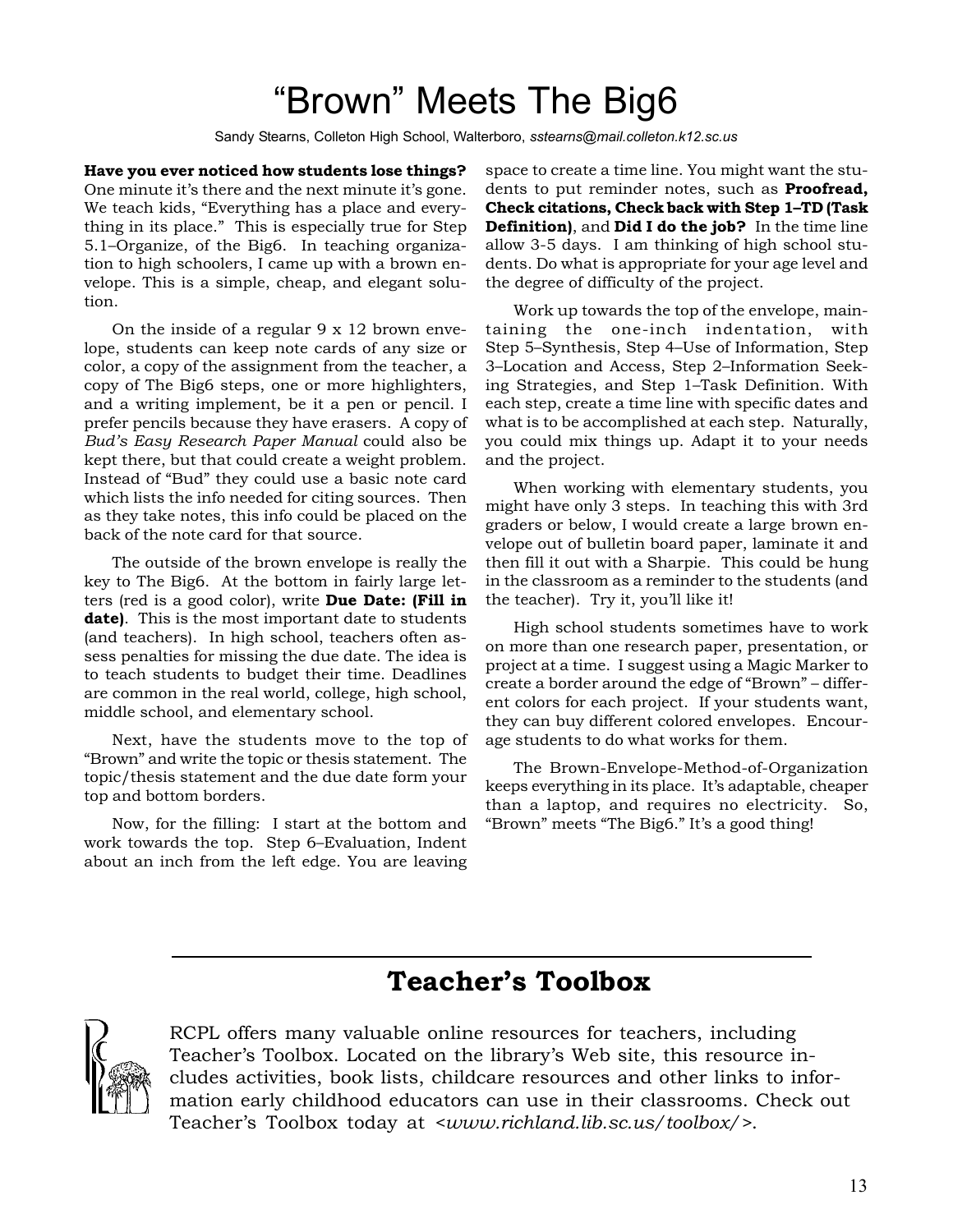# **2003-2004 SCASL AWARDS**

Each year, the Awards Committee selects the Media Specialist of the Year, the Administrator of the Year, the Distinguished Service Award, and the Nancy Jane Day Scholarship. For the first time this year, the committee was delighted to select the Media Paraprofessional Award which will be offered on a continuing basis. There were no applications for the Nancy Jane Day Scholarship this year.

These awards are listed on the SCASL website under the heading Professional Awards and are announced in the Media Center Messenger. This year, letters were sent to all principals in the state to promote the Media Specialist of the Year Award which stated an application deadline of December 5, 2003. After receipt of the application packets, the committee members carefully read each packet and assigned numerical values as described by the rubrics for the various sections. The committee then met to view the videotaped portion of the Media Specialist of the Year packets and to tally individual scores. After this, the committee faced the difficult task of coming to consensus on the highest ranked applications by selecting up to five finalists including a winner for Media Specialist of the Year. This process involved much discussion and an earnest desire by each committee member to make the wisest decisions. Each committee member has equal voting rights, with the chairperson voting only if there is a tie. This year, the committee chose two outstanding finalists, Patricia Bynum and Sally Hursey. Patricia Bynum was selected to represent our state as the Media Specialist of the Year for her exemplary programs and contributions to the profession.

Serving on the Awards Committee is both beneficial and rewarding. Consider serving on the Awards Committee as a way of becoming active in SCASL!

Judy Parham, Awards Committee Chair, <*parhamjs@spart5.k12.sc.us>*

### **Media Specialist of the Year 2003-2004 Patricia Bynum League Academy of Communication Arts, Greenville**

Patty runs an exemplary media center program at League Academy, a magnet middle school for the fine arts and communication arts (grades 6-8). She collaborates with her fellow teachers in helping students answer real-life research questions, she demonstrates leadership and vision, and stays abreast of technology and its uses to enhance student learning. Patty is Nationally Board Certified, an avid reader, and dedicated to lifelong learning.

Undaunted by working in a doublewide portable this year, Patty continues a community outreach program through Family Book Nights, CPR – Community and Parents for Reading, a weekly electronic newsletter to more than 400 e-mail addresses to showcase library and school activities, and a website useful to students, teachers, and parents. Grant-writing has allowed Patty to purchase software to bring students reading comprehension skills up to grade level. Patty is active professionally in SCASL by chairing the Intellectual Freedom Committee

In addition to her professionalism, Patty's colleagues talk about her warmth. "She encourages students to come to the media center for books, read-aloud mornings, and the company of a caring adult."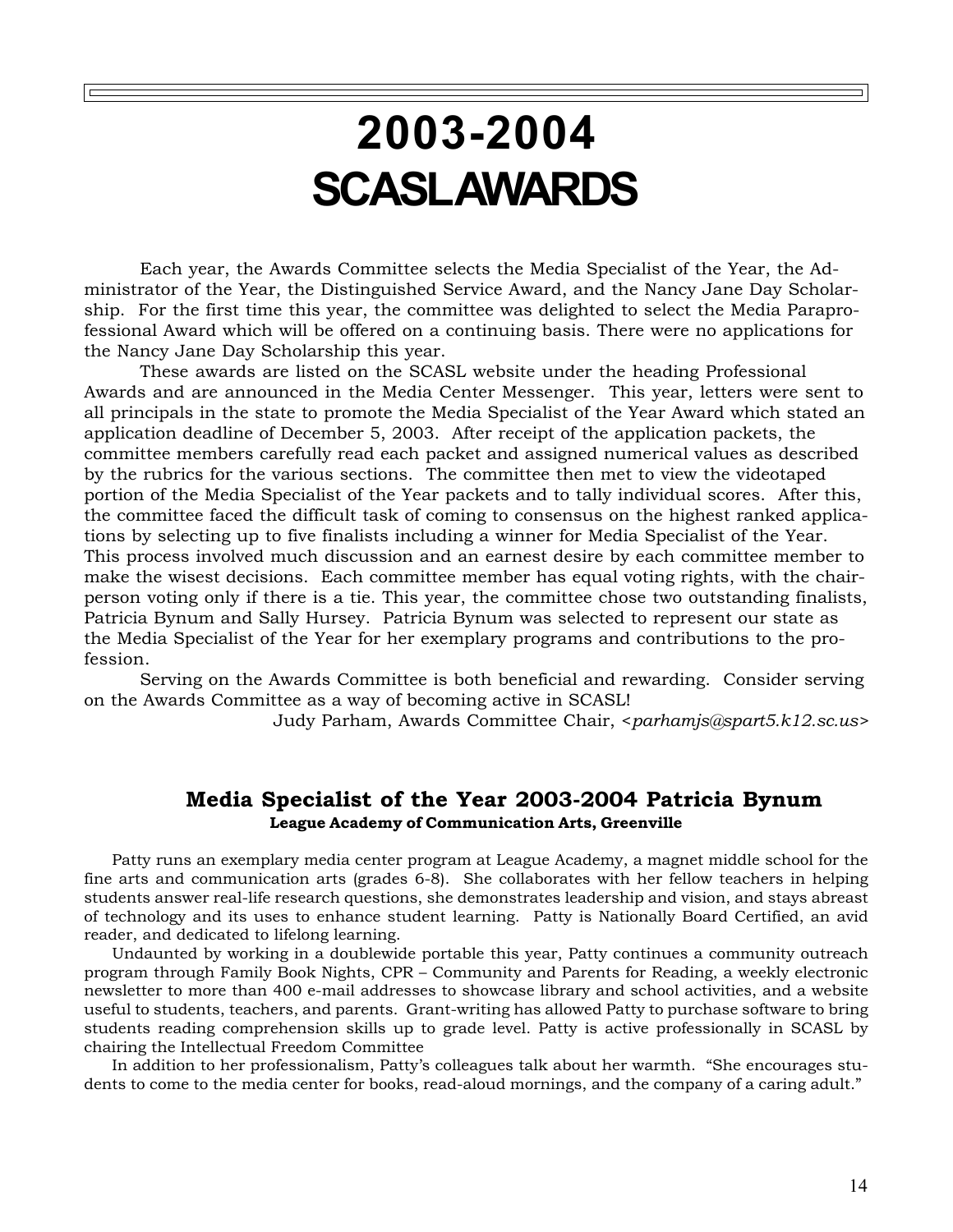### **Administrator of the Year 2003-2004 Dr. Kathy Howard Asst. Superintendent for Curriculum and Instruction, Spartanburg School District 5**

Dr. Howard is the first administrator to have been nominated as Administrator of the Year by two separate school districts – Greenville and Spartanburg District Five. Dr. Howard implemented flexible scheduling in both districts. As Assistant Superintendent for Curriculum and Instruction in Spartanburg School District Five, Dr. Howard meets with the district media specialists on a monthly basis to share ideas and provide enthusiasm, leadership, and support. Dr. Howard was awarded a \$100,000 grant to implement Reading Renaissance, she supports professional development, and as a member of SCASL, she routinely reads *The Media Center Messenger*. Dr. Howard is knowledgeable about children's and young adult literature, and regularly funds author visits of nationally known authors. Dr. Howard is the rare administrator who fully understands the role of the media center as the instructional hub of the school and the role of the media specialist as a team teacher in the curriculum process. Her enthusiasm, support, involvement, and advocacy of school library media programs are second to none.

### **Media Paraprofessional Award 2003-2004 Connie Rogers Secretary of Library Media Services, DELC Manager, Horry County School District**

Connie Rogers, Secretary of Library Media Services for 20 years and the DELC manager of the Horry County School District, is the worthy first recipient of the Media Paraprofessional Award. As the Secretary for Library Media Services, Connie manages the use of equipment, the distribution of materials, and the organization of staff development sessions. As DELC operator, she coordinates videotaping programs for schools, schedules uplinks of local programming to SCETV, and maintains the district's videotape collection of more than 5,000 tapes. She assists with the cataloging of the district's Union Catalog and modifies MARC records. For ten years she has handled "Books on the Beach". Connie serves students as well as teachers, district level personnel, and media specialists. Staff members at the district level and library media specialists at each grade level comment on Connie's professionalism and her willingness to go the extra mile to help people.

### **Distinguished Service Award 2003-2004 to Alleene Holland**

Alleene is one of the 1975 founders of SCASL. She chaired the first Children's Book Award Committee and implemented the Junior Book Award. She inspired SCASL to hold an annual Book Award Banner contest after hearing this idea at ALA. She has served as Membership Chair and SCASL President during 1980-81. Now retired, Alleene maintains active involvement in the profession by serving children as a First Steps Librarian at Richland County Public Library, serving on this year's Children's Book Award Committee, and serving as Chair of the Retired Section of SCASL. Certainly, Alleene Holland has exhibited outstanding and sustained contributions to our profession, education, and to SCASL and is the worthy recipient of the prestigious Distinguished Service Award for 2003-2004.



Patty Bynum, Media Specialist of the Year, pictured with Chris Christy of Hart, Inc. who sponsor the award.



Distinguished Service Award recipient Alleene Holland is pictured with her proud family.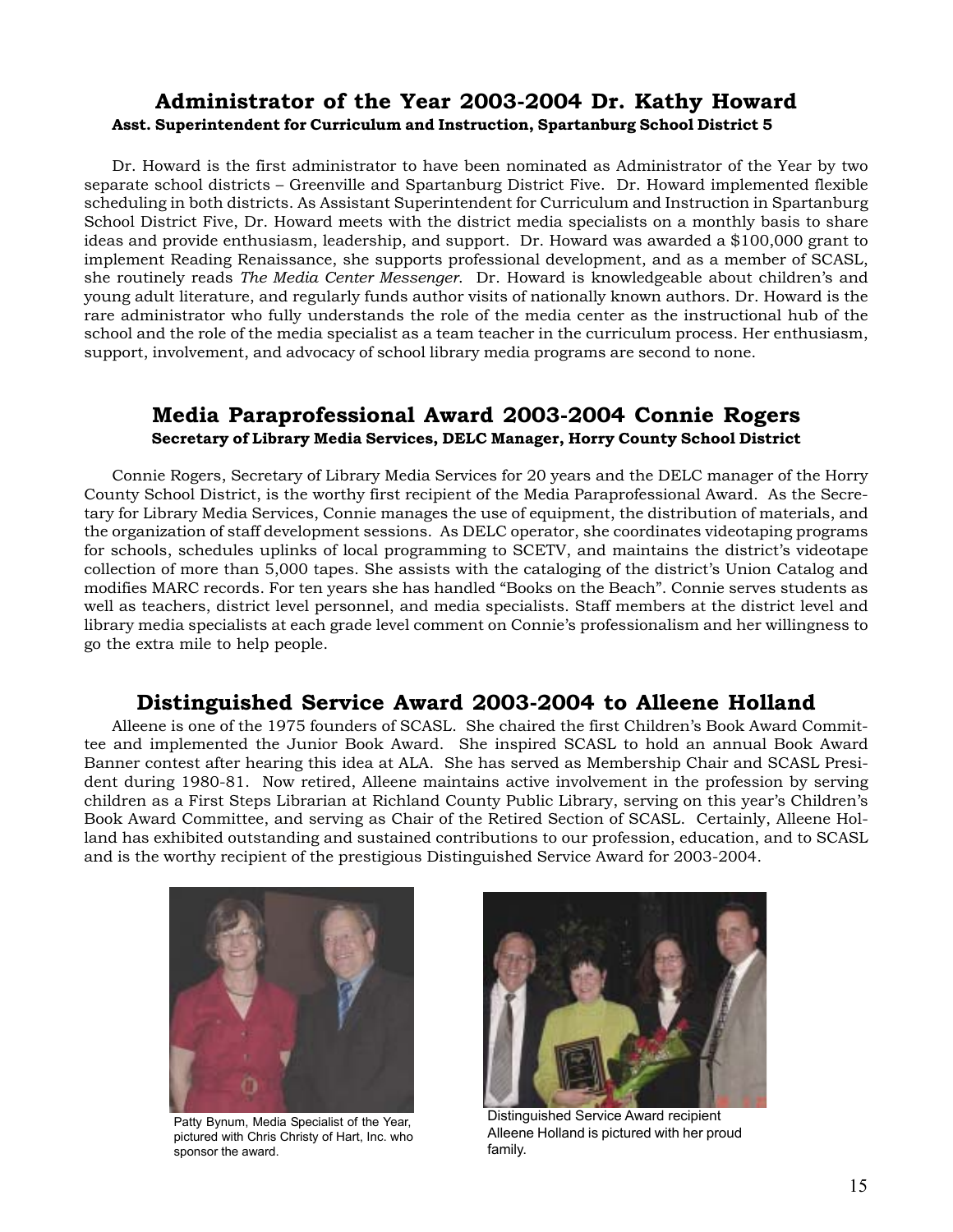## *Media Specialists in Action!*

Donna E. Moyer, Fort Dorchester High School, N. Charleston*, demoyer1@excite.com*

Once again, I find myself looking into the<br>
world of the school library media center.<br>
What elements make these programs world of the school library media center. work? Is it the ever-present, overworked media specialist? Is success found in her or his ability to collaborate? What impact does one have on student learning? How does the library media program fit into the ever-changing world of curriculum and student success? After attending a pre-conference seminar on the Big6, I find myself pondering my participation in student achievement. Is what I and others do influencing student achievement? Are we doing enough?

So, I consulted a couple more media specialists across the state to find out what makes their programs successful. Again, I think success lies not only in the library media programs, but also with the media specialists that make them dynamic, effective, successful programs.

 $\Phi_{\rm{1}}=\Phi_{\rm{2}}=\Phi_{\rm{3}}$ 

An example of a dynamic program is in<br>Charleston County at West Ashley High<br>School. Martha Ameika and Bunny Kerr of Charleston County at West Ashley High fer a great number of activities that help encourage reading, stimulate media literacy, and develop relationships with students and teachers alike.

For instance, during Teen Read Week they hold a poster contest. Students may submit original art or computer generated artwork on an 8 1/2" by 11" sheet of paper that is judged by art teachers. They also have a contest where students try to guess their teachers' favorite books. This type of activity brings teachers and students together and helps bond relationships that might encourage future library use. Plus, it's fun for all. Competition thrives at West Ashley High School. During National Library Week students and teachers compete with poetry writing and teachers judge the work and choose a winner and prizes are awarded. What great reinforcement for these students!

One activity that interested me is the cafe they have every day for their students and teachers. In fact, these ladies conducted a session at the conference last month on just that topic. According to these ladies, the purpose for the cafe was to encourage students to come in and feel comfortable, but it has turned into a very successful fundraiser as well. They sell coffees, snacks, and other goodies while playing soft jazz music. The students love it. Students get to select their own music and serve themselves coffee. It is really just like a cafe with lamps, a rug and comfortable chairs. Plus, it promotes leisure reading.

As a means of collaboration, Martha and Bunny conduct surveys and workshops to develop needs within their community. They require assignments be turned in well before the day of the lesson to investigate what resources can be used. They work directly with students, often reviewing source information, and sometimes, helping students select materials.

They want to form an advisory committee next year to help with the selection of materials, but otherwise they depend upon teacher requests, resources that support reading programs, and recommended titles to aid in aligning the curriculum with library materials. They also use course syllabi to determine needs when purchasing materials, and they often attend department meetings to get immediate feedback.

Understanding the effectiveness, helping meet the needs of students, and relying on support from faculty are very important to an effective library program. In fact, in the course of a recent month, West Ashley's circulation statistics documented that 145 classes and 3,808 students had been in the media center. In a survey, teachers said that the library media specialists are "very willing to help" and are "extremely knowledgeable and helpful." Martha believes "both teachers and students would say that we are accessible, approachable, and helpful, sometimes to a fault." I'd say these ladies are truly working hard at making a difference.

A nother library media program of interest is<br>in Lexington District I. White Knoll High<br>School is a relatively new school in the Lex-<br>on area, Botty Tucker and Napoy Self are the me in Lexington District I. White Knoll High School is a relatively new school in the Lexington area. Patty Tucker and Nancy Self are the media specialists and are very busy with their successful program. Both media specialists are involved in the SCASL Young Adult Book Award Committee as well as with other association responsibilities.

In fact, they award students who participate in the YABA program with pizza parties and other fun activities. Each year they motivate students to get involved in the YABA banner contest, too. Last year, they boasted several entries, and won ribbons for the effort. What strikes me as even more amazing is, they have even convinced an English teacher to join the book award committee. That type of activism should be commended. I'm still trying to get my teachers to help get their students involved in leisure reading. I know I have a long road ahead of me before I can persuade one of them to join the committee, come to conference to book talk a book, and dedicate that kind of extra time to such a worthy cause, in an already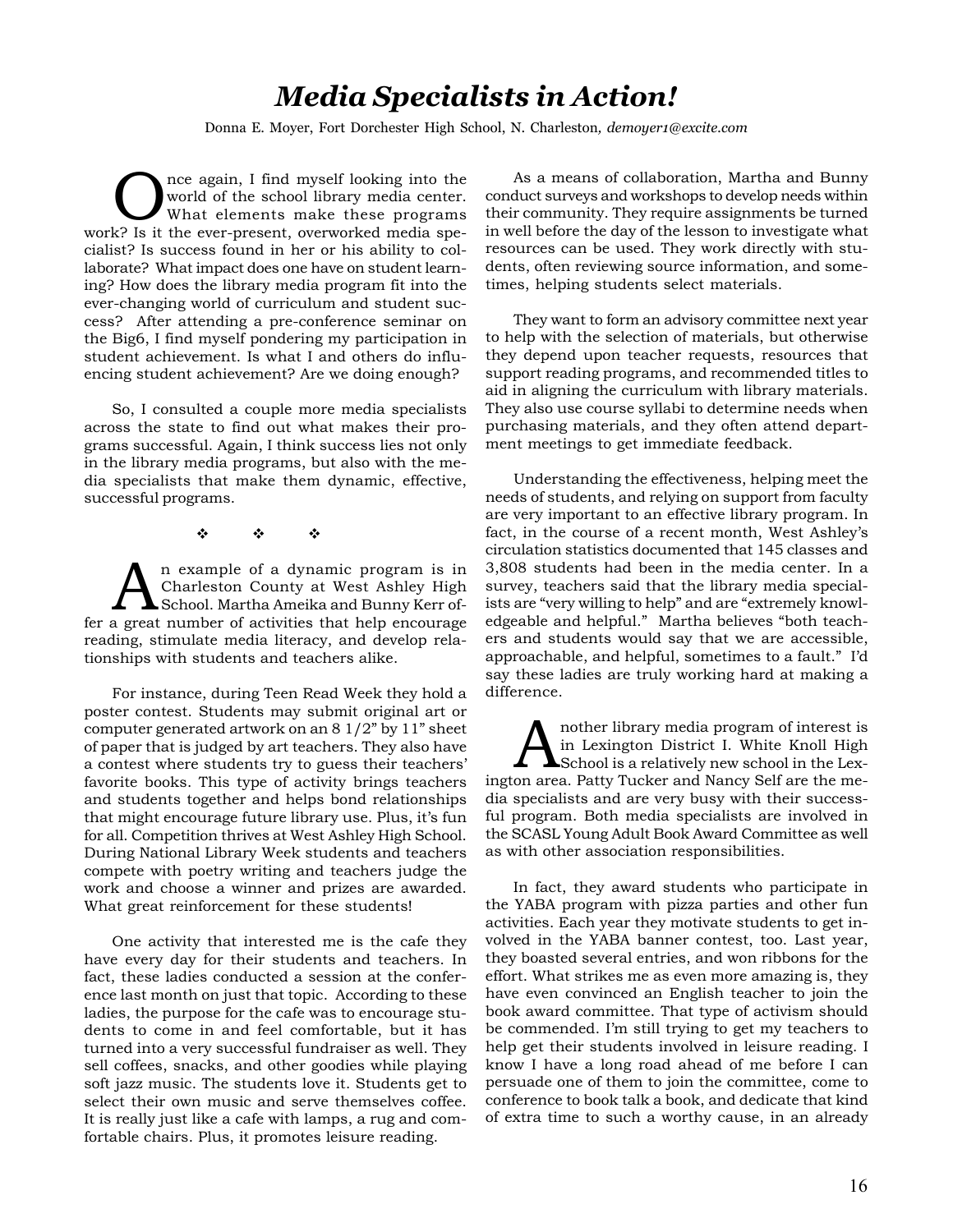overtaxed schedule. Patty and Nancy have also gotten students involved in the book award committee. They have a motivated faculty, a supportive principal, and a helpful parent organization as well.

In the last couple of years, they, too, have developed a successful literary cafe, named after their school mascot. Parents volunteer to host the activities during the cafe and help restock supplies and collect money. An art teacher and students helped design and create cafe signage honoring their mascot, and it is displayed at each event.

Attractive displays of books and resources are plentiful inside the library and the overall atmosphere is warm, inviting, and pleasant. Students and teachers can't help but be comfortable in the media center. Providing a pleasing environment is so important to a strong learning community. I'd say these two LMS's are definitely influencing student achievement at their school. These media specialists make this program a success.

nother success story takes us to Gaffney High School where Kathleen Sarratt has created a reading program that encourages reading and promotes the library media program. She sponsors a book club, called Tribe Talking. The club is voluntary and both students and teachers are invited to attend. Meetings might encompass book talking, storytelling, or discussion about specific titles or genres. The meetings take place after school and each semester she begins a new program. According to Kathleen, "The purpose of Tribe Talking is to promote self-selected reading on the high school level, to give readers an opportunity to share their enjoyment of books, to allow students/teachers input in the selection and evaluation of books for the media center collection, and to reward students who read." Members have enjoyed guest speakers from the community, have given presentations on their readings, and are given monetary rewards for reading. First place winners are awarded as much as \$50, or they might be given coupons from community supporters for their accomplishments. In fact, the Mu Chapter of Delta Kappa Gamma Society International has taken on Tribe Talking as a state project this year. Kathleen is hoping this community project and support will continue on an annual basis. Community support is vital in developing a successful media center program. If the school faculty and community support your program, you can expect success. Kathleen reports that the program has been a great success so far this year and admits that she is excited about the possibilities for the future.

 $\Phi_{\rm{1}}=\Phi_{\rm{2}}=\Phi_{\rm{3}}$ 

There are so many great programs in this state led by strong media specialists who have the ability to plan and collaborate with teachers in order to impact

student learning, but alas, I can't cover them all in this article. Maybe you know one or more of these outstanding professionals, or maybe, you are one. Whatever the case, we must continue on this course to affect student learning through collaboration, planning, teaching, practicing, and evaluating what we do daily. We should set high standards of achievement and expect nothing less from our students. We should promote literacy and information skills through our lessons, and we should support our fellow teachers with resources that enhance their methods and ideas. We must influence educational policies and procedures through promotion and activism. And, we should model good strong programs for one another through networking and education. With these goals met, we will enhance student achievement, and we will have developed effective library media programs.



### **SLIS Implements Grant**

The USC School of Library and Information Science has received a grant from the Institute of Museum and Library Services (IMLS) to develop and analyze student profiles to determine the major factors leading to the choice of school librarianship as a career path. The study will include recruitment efforts, public relations, and advertising strategies for the recruitment of school library media specialists. A model for outcomesbased assessment of students and programs leading to certification of school librarians within the context of distance education will also be developed. Data collection for the first phase of the project will include a survey of students who completed the MLIS, completed all requirements for certification as a school library media specialist, and who applied for certification through the USC College of Education between 1997 and 2003.

If you fall into that group, you will receive a letter sometime between May and July asking you to participate in this study by completing the survey. Flashlight Online, a web-based service for creating and administering surveys, is the software package being used for data collection and analysis.

The second phase of the project will involve practicing library media specialists, district-level school media coordinators, and school administrators in providing perspectives and insights about the role of the library media specialist, education programs for prospective school library media specialists, and the SLIS curriculum.

If you have any questions about the project or the survey, please contact Donna Shannon at <dshannon@gwm.sc.edu>, 800-777-1676, or 800- 277-2035.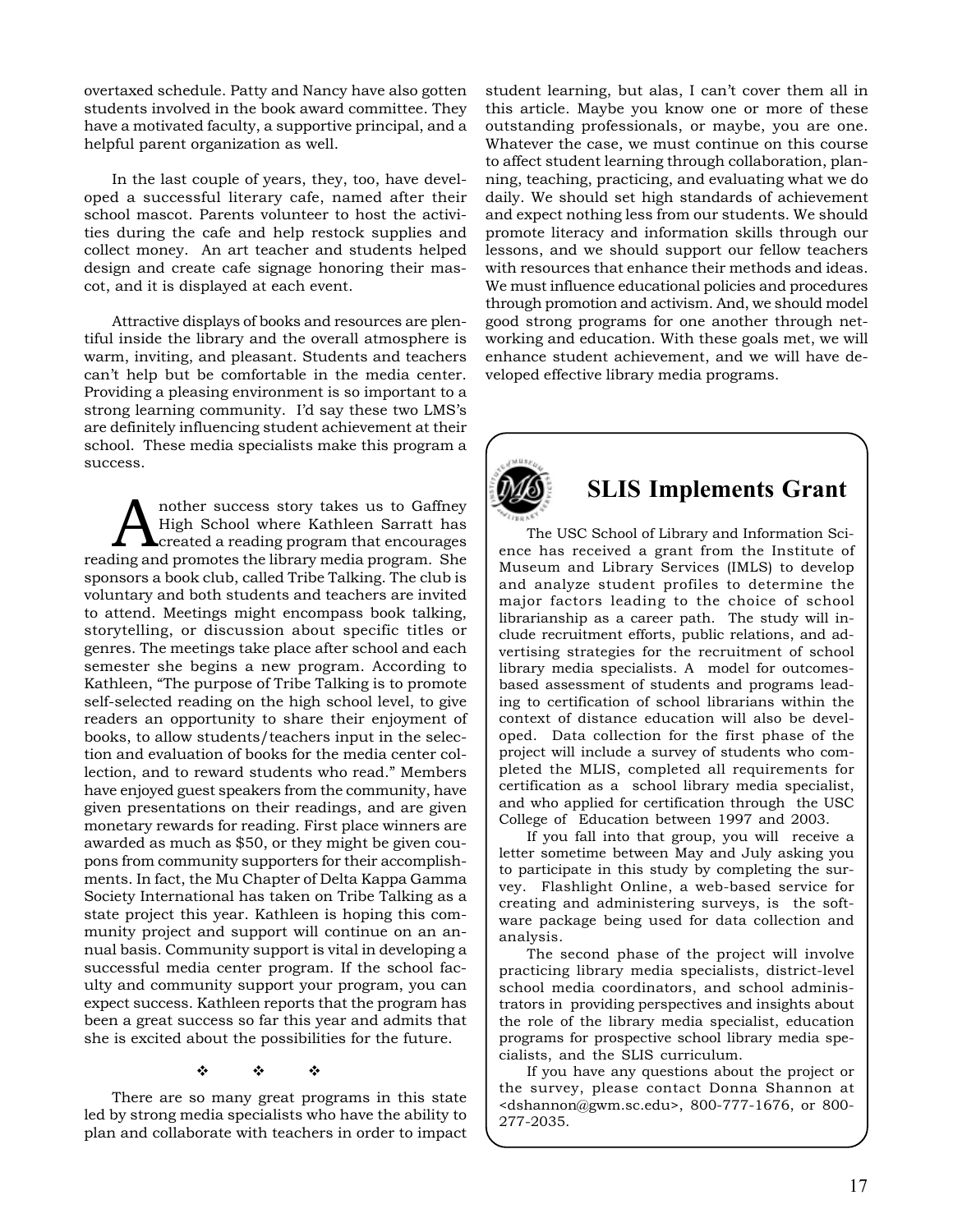### The Case for Science Fiction, The Neglected Genre

Gail Galey, Orange Grove Elementary School, Charleston, *ggaley@yahoo.com*

*Disclaimer: I am a Science Fiction aficionado. I am passionate about it as a genre. It consumes most of my time spent reading for pleasure. I attend science fiction conventions. I have books signed by Ray Bradbury, Ben Bova, C.J. Cherryh, and many others. I spent four hours in line to get a book signed by Anne McCaffrey; the signing session ended at the fourth person ahead of me. I wept. I guess turnabout is fair play. I had made her cry earlier at her presentation when I held up the issue of School Library Journal with her picture on it and asked her reaction to being awarded the ALA Margaret A. Edwards Award for lifetime achievement in writing for young adults. I am prejudiced in favor of this genre. So, now you know.*

*The purpose of this article is to define Science Fiction, to justify its importance for children as a literary genre and to give media specialists resources for updating SF collections and learning more about this genre.*

Science Fiction is often lumped together with Fantasy to constitute a broader genre known as speculative fiction. Although they are both based on the "what if….?" scenario, they are distinctly different genres. Fantasy asks the reader to suspend disbelief; Science Fiction asks the reader to follow speculation about the future to a logical conclusion based on current scientific knowledge. A third sub genre is referred to as Science Fantasy. There are those who would argue that Star Wars and Star Trek are Science Fantasy because the technologies employed (faster than light flight and communication and "beaming" of objects) are not possible or plausible according to current scientific knowledge. Others argue that the science involved is theoretically possible.

Most of the time when Fantasy and Science Fiction are lumped together, Fantasy gets the most attention. In booklists labeled Fantasy and Science Fiction, most of the titles are Fantasy. Although I love Fantasy as a genre, I feel that SF is not getting the attention that it deserves as a distinct genre.

The definition of Science Fiction (hereafter SF) is the subject of much debate among those who write and read the genre. Consider the following definitions I found at *http://www.panix.com/~gokce/sf\_defn.html*

 $\Phi_{\rm{1}}=-\Phi_{\rm{2}}=-\Phi_{\rm{3}}$ 

**Terry Carr:** Science Fiction is literature about the future, telling stories of the marvels we hope to see or for our descendants to see—tomorrow, in the next century, or in the limitless duration of time.

*Introduction, Dream's Edge, Sierra Club Books, San Francisco, 1980*

**James E. Gunn**: Science Fiction is the branch of literature that deals with the effects of change on people in the real world as it can be projected into the past, the future, or to distant places. It often concerns itself with scientific or technological change, and it usually involves matters whose importance is greater than the individual or the community; often civilization or the race itself is in danger.

*Introduction, The Road To Science Fiction, Vol 1, NEL, New York 1977*

**Ray Bradbury:** Science fiction is really sociological studies of the future, things that the writer believes are going to happen by putting two and two together.

**Robert A. Heinlein:** A handy short definition of almost all science fiction might read: realistic speculation about possible future events, based solidly on adequate knowledge of the real world, past and present, and on a thorough understanding of the nature and significance of the scientific method.

*from: Science Fiction: its nature, faults and virtues, in The Science Fiction Novel, Advent, Chicago:1969*

Science Fiction is speculative fiction in which the author takes as his first postulate the real world as we know it, including all established facts and natural laws. The result can be extremely fantastic in content, but it is not fantasy; it is legitimate—and often very tightly reasoned—speculation about the possibilities of the real world.

*from: Ray Guns And Spaceships, in Expanded Universe, Ace, 1981*

**Frederik Pohl:** The future depicted in a good SF story ought to be in fact possible, or at least plausible. That means that the writer should be able to convince the reader (and himself) that the wonders he is describing really can come true...and that gets tricky when you take a good, hard look at the world around you.

*The Shape of Things to Come and Why It Is Bad, SFC, December 1991*

Does the story tell me something worth knowing, that I had not known before, about the relationship between man and technology? Does it enlighten me on some area of science where I had been in the dark? Does it open a new horizon for my thinking? Does it lead me to think new kinds of thoughts, that I would not otherwise perhaps have thought at all? Does it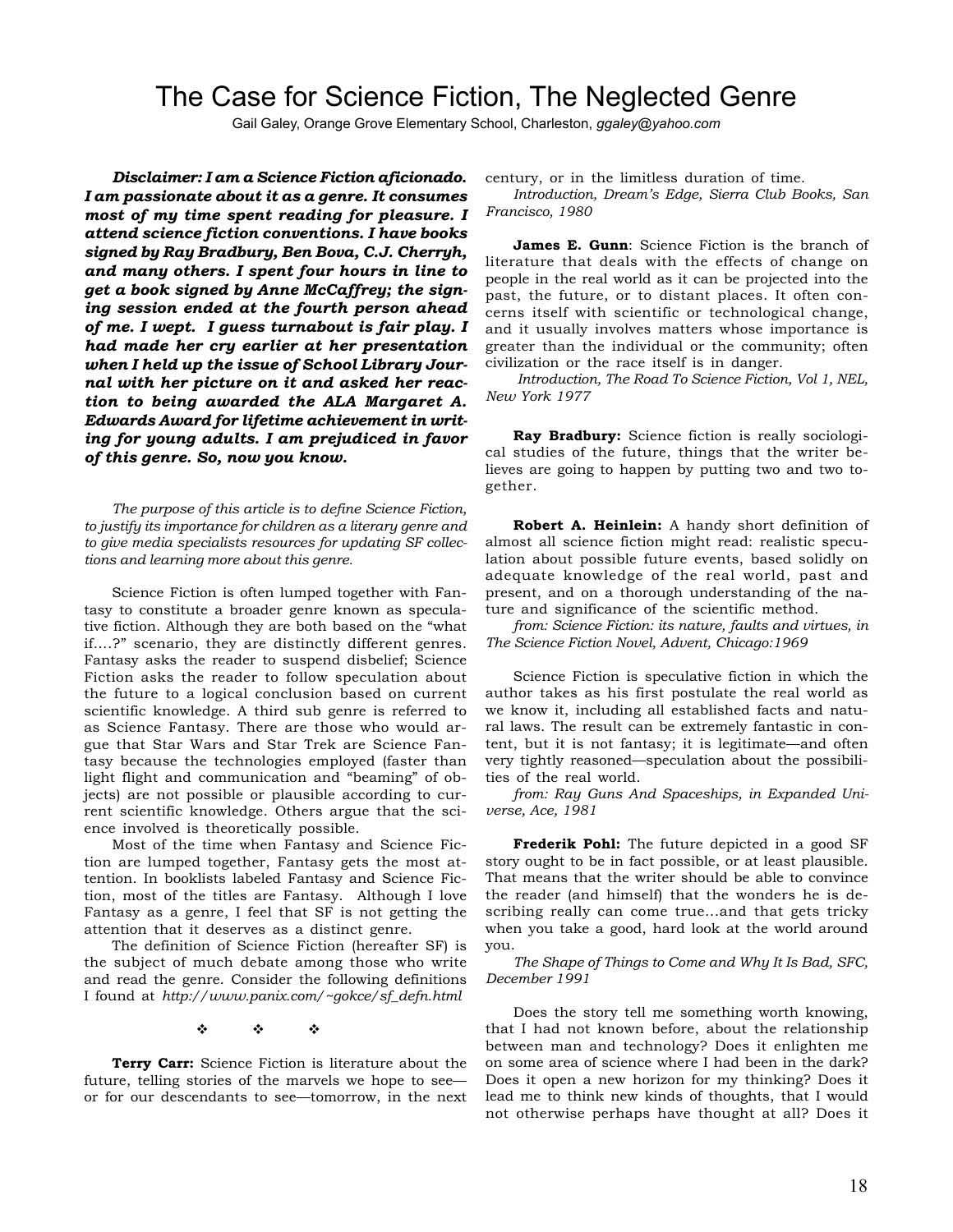suggest possibilities about the alternative possible future courses my world can take? Does it illuminate events and trends of today, by showing me where they may lead tomorrow? Does it give me a fresh and objective point of view on my own world and culture, perhaps by letting me see it through the eyes of a different kind of creature entirely, from a planet lightyears away?

These qualities are not only among those which make science fiction good, they are what make it unique. Be it never so beautifully written, a story is not a good *science fiction* story unless it rates high in these aspects. The content of the story is as valid a criterion as the style.

*Introduction—SF:Contemporary Mythologies (New York, 1978)*

For a concise understandable definition I tell elementary students that SF is usually set in the future and has advanced technology such as robots and space ships. It might also include aliens and time travel. This is fairly simplistic but can help students easily identify the genre.

I strongly believe that it is important to encourage children to read SF for the following reasons:

1) We want children to read more for pleasure and children who discover SF tend to become avid readers.

2) Reading SF as children has inspired many to become scientists. (Also, many SF writers are scientists.)

3) Much of what kids watch on TV is SF based (Power Rangers, Jimmy Neutron, etc.) SF stories that are similar can entice them back to reading.

4) The themes of SF involving speculation about the future consequences of irresponsible use of technology, political extremism, etc. can help them become more reflective/responsible citizens.

5) SF themes involving prejudice and/or misunderstanding of alien cultures can help students understand and avoid prejudice in their own feelings and actions toward others.

6) SF encourages creative thinking.

Want to increase your science fiction collections? Look at what you already have. Are the titles current? Even some of the older SF stories still hold their value. They are, after all, written about the future. When you get ready to add to your collection, unfortunately you will find that there are not that many SF books for young children to choose from. A search on Follett's Titlewave only turned up about 80 titles for grades K-3 and some of these didn't really meet my criteria for SF. There are more for the upper grades.

Here are some Websites that will be helpful in increasing your understanding of and appreciation for Science Fiction.

### **Reading For the Future**

*http://www.readingforfuture.com/*

Reading for the Future is a volunteer organization whose aim is to help young people develop a love of reading and intellectual adventure through the vehicle of science fiction, fantasy and other speculative fiction. The site has links to other SF sites as well.

\*\*An especially informative article at this site is "Using Science Fiction To Help Turn Kids on to Reading... And the Future!" By David Brin. *http:// www.readingforfuture.com/David%20Brin.htm*

### **The Golden Duck Awards for Excellence in Children's Science Fiction Literature**.

*http://www.goldenduck.org/*

Has lists of recommended books as well as award winners. Also lesson plans, biographies of SF writers and some book reviews.

**Science Fiction Research Association**

dedicated to the study and teaching of science fiction *http://www.sfra.org/*

More geared toward upper grades and adult studies of SF as a genre. Lots of links.

### **"How Has Science Fiction Changed? From** *20,000 Leagues Under the Sea to Rockets, Redheads and Revolution.* **A transcript of an interview with S. Joan Popek by the Institute of Children's Literature.**

*http://www.institutechildrenslit.com/rx/tr01/ joan\_popek.shtml*

Question and answer format of a live interview with the audience posing the questions. Valuable information about the nature, history and value of the genre.

#### **Science Fiction In Education**

*http://www.liv.ac.uk/~asawyer/sf\_edu.html*

This page is dedicated to resources about the use of SF in education.

There are doubtless many more Websites other that the ones I found. Still, the best site for building a library collection of good SF books is Follett's Titlewave or your favorite book vendor's website. Follett has reviews of most titles. Amazon.com is good for finding titles that are no longer in print but still valuable additions. Amazon also has book reviews. For the purposes of this article, I have refrained from mentioning any specific titles or authors. I wouldn't be able to stop if I got started. If there are any SF aficionados out there who would like to continue this discussion, share more information or recommend specific titles, perhaps we can start a topic on the listserv.

### *Live long and prosper!*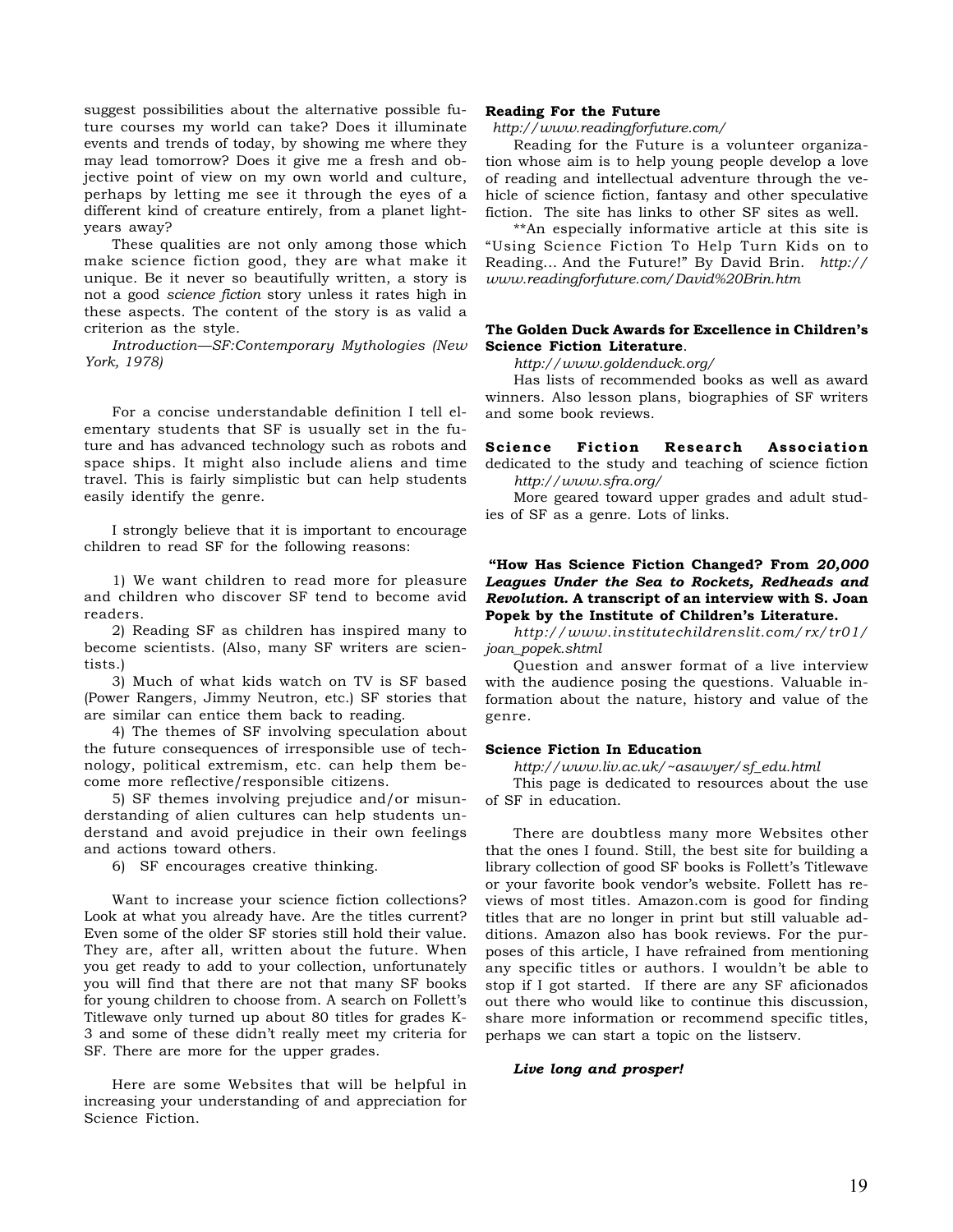### **Dust off that Destination Station**

**or**

### **A Few New Uses for Computers on Carts or Projectors…**

Beth Hale, James Island Elementary, Charleston, *beth\_hale90@yahoo.com*

Do you have a computer on a cart with a big TV hanging out in your media center? Do you have an LCD projector gathering dust? Here are some ideas for jazzing up your use of these technology tools! These ideas were born from a need to put my own computer on a cart to use! After my former principal came to me with technology funds to spend, I convinced her we needed a large screen TV with computer on a cart. After it arrived, I used it to demonstrate the online catalog a few times. Then, it sat unused and taking up space in a conference room! I desperately needed to put it to good use! So, I decided to have some fun…

Using PowerPoint on a portable computer or with a projector is a given, but there are some interesting ways to use PowerPoint rather than with instruction or presentations. After teaching reference materials to 4th and 5th graders, I created a "Reference Material Match-Up Game." I placed identical stacks of reference books on each table and created 10 questions on PowerPoint. After hearing the questions, teams had to determine which source would best answer the question and then find the answer in that source. This activity was a student favorite and I later created games using just an atlas and just a dictionary. This is a great paper saver and can be done in pairs or individually if you have enough reference books. Another wonderful activity is PowerPoint Jeopardy – an idea I learned from Amanda LeBlanc at White Knoll Middle School.

Moving on to the young ones, I installed a trial version of Kidspiration on the computer, then used the program with my CD and Kindergarten students. We read *Commotion in the Ocean* and created a web of ocean life using the information from the book. I used this same idea with farm animals and one of my favorites – *Click, Clack, Moo*. I also use the computer with

classes when brainstorming questions either before we read a nonfiction book with the lower grades or before beginning a research project with older students.

A projector or portable computer can also be a fun addition to a storytelling activity. If you love flannelboard stories, why not try creating a virtual flannelboard – create your own images in paint or find some fun clipart. Don't forget animation! It will wow the little ones.

Using the internet as a whole class activity is a great use for the computer on a cart as well. If your students don't have access to email, how about generating a class email to a favorite author. I have done this with second graders after reading Jan Brett and Patricia Polacco. We got responses back in both cases – one from Jan herself and the other from Patricia's daughter. The students were so excited to have their questions answered and it was a great introduction to how email works. Finally, try exploring some fun websites together. I have used loads of the show sites on *<www.pbskids.org* >with whole classes. We unscrambled Arthur stories, heard virtual books on the Clifford site, and visited the library "Between the Lions."

Finally, we use an LCD projector and computer daily with our morning news. The director types the announcements and our anchor and reporters simply read them from the wall (directly behind the camera)! It has allowed the viewing audience to see the crew's shining faces and not the tops of their heads!

I know there are so many other great ideas out there for these useful technology tools and I would love to hear them. Drop me an email at *margaret\_hale@charleston.k12.sc.us*!

# **I'm Back!**

Glenda Green, Keenan High School, Columbia, *greencrew3@juno.com*

When I left library media for motherhood, I found that it was like jumping off of a moving merry-goround. I thought –Wow! That didn't hurt too much. Now I can begin the lovely task of relaxing and smelling roses. NOT. What I smelled was far from fragrant. Instead of multi-tasking at work, I now multitask at home. Duties include: waste disposal, maid service, office manager, and taxi service —well, you get the picture. So, after considering the obvious financial setbacks, I decided to come back.

What I didn't expect was the feeling you get when you try to jump back onto a moving merry-goround. My new library media duties include: yearbook advisor, webmaster, inventory control officer, computer goddess—and, oh yes, the regular duties, as assigned. However, the joy of the journey has been much like when I was a child—I loved the thrill of the ride! So, new library media specialists and returning veterans—hang in there…and enjoy the ride! Your colleague, Glenda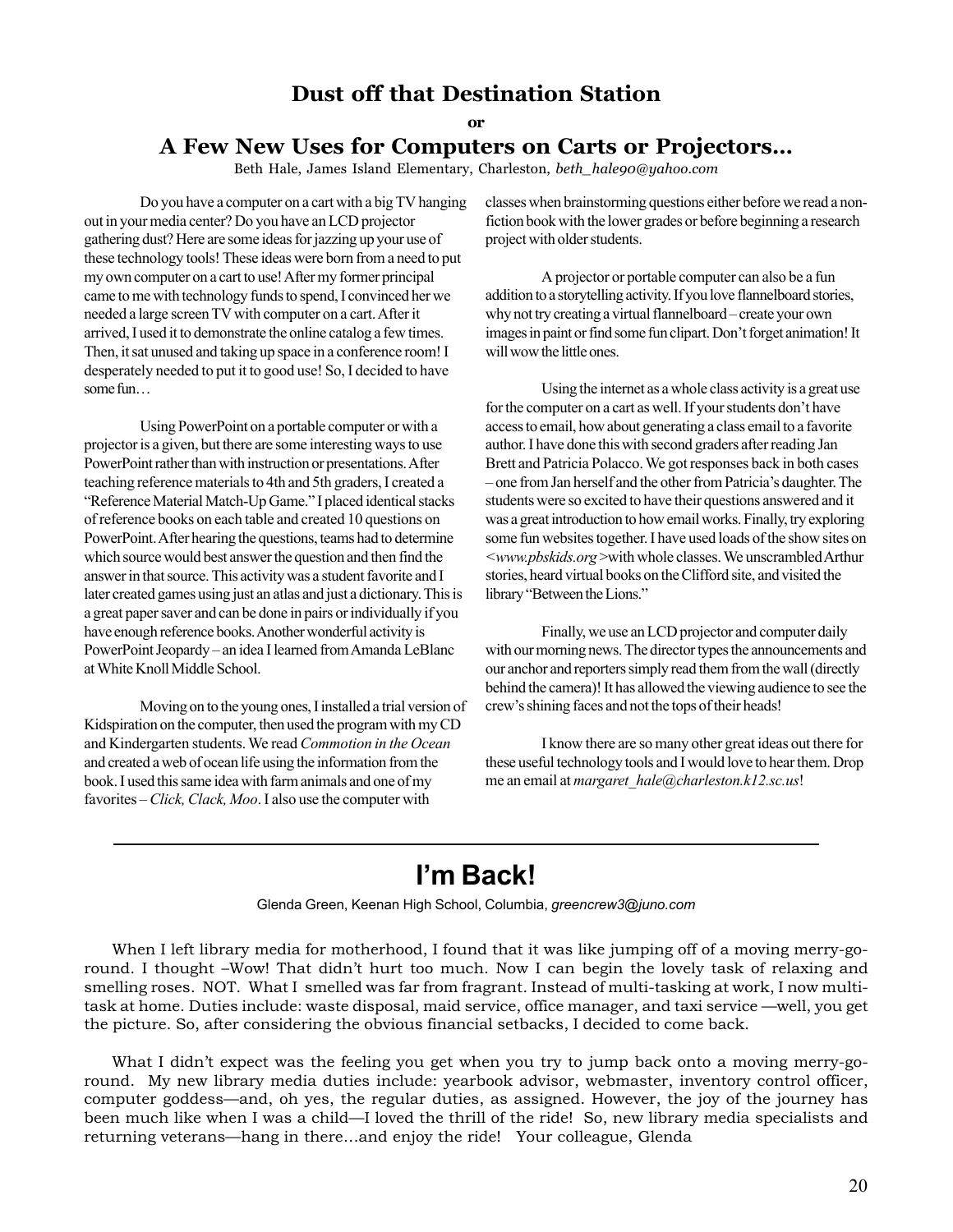

# **Words of Wisdom from Your Very Own Aunt Bee:**

Addressing how parents can make books and reading special at home, Aunt Bee shares a list of topics to include and expand upon in your elementary school's weekly newsletter to parents.

- Read with or to your child every day.
- · Children emulate the things we do. Set aside a family read time during which everyone must sit and read their own book.
- · Tell children, "If you are in bed on time you can stay up 15 minutes later if you are reading."
- · **Make reading fun.** Read and reread to your children all of those books you remember loving from your own childhood.
- **Make reading fun.** Choose humorous books that cause everyone to laugh.
- Make reading fun. Choose books that require participation.
- Go to the county public library together and regularly. Go at least twice a month.
- · Don't allow participation in sports to be so important that it diminishes time spent reading together as a family.
- · Never allow your child to channel search on television. Instead, give him/her a reasonable amount of time to watch television daily (one hour or less) and tell him/her they must plan and report (in writing) on Sunday afternoon what they are going to watch by reading the newspaper television guide.
- Never allow your child to have a television in his/her room.
- Limit video game use and supervise your child when on the Internet.
- Allow video game play only when traveling in the car.
- Show children how important reading is. When at the grocery store provide them with a task. For example, keeping them on the same aisle with you, give them a product to look for and have them read anything on the label they can before placing it in the cart.
- Have them tell you how grocery stores and libraries are alike or different.
- · Have them read and spell out signs in the produce aisle while finding a favorite fruit or vegetable.
- Have them read aloud a recipe on the back of a product such as pasta or soup.
- · Play board games that require reading, such as Monopoly or Trivial Pursuit, or spelling, such as Boggle or Scrabble.
- In your home surround your child with books.
- Early in children's lives make buying a book as exciting as buying a new toy.
- Show children you love to read. Take time to read for yourself in their presence.
- Share newspaper articles with your child.
- Purchase a quality children's magazine subscription for your child.
- Help guide your child to meet reading deadlines concerning school assignments.



My assistant principal implemented a character education program at our school this year, and he needed a "character" (take that any way you like) to share a commercially prepared "Words of Wisdom" narration each morning on the announcements. Guess who became the appointed candidate? Our school mascot is a bumblebee and with a little help from my peers, I became Aunt Bee. On days I am unavailable, our Spanish teacher and one of our Speech teachers help me out. They are Honey Bee and May Bee, respectively. I have really had fun with this even though my attempts at remaining anonymous only lasted a few weeks. However, I never acknowledge students if they refer to me as Aunt Bee.

How is this related to library science, you ask? After reading the article, "Kids Just Wanna Have Fun" in the February 2004, issue of School Library Journal, I have come up with a plan for next year to take my "Aunt Bee's Words of Wisdom" a step further. By placing a small paragraph (based upon topics from the list

above) in our school's weekly newsletter, I plan to encourage parents to do their part in helping their children become strong readers. I see this as an important step towards reminding parents regularly that reading is important. Administrators, teachers, media specialists, students, and parents are all accountable for the education of children. Sometimes parents just need an idea and some encouragement to remind them of their role. I hope my weekly paragraph will do just that.

I'm sharing this list of topics in case you may want to do the same thing via your school newsletter. Good luck incorporating your school mascot in your efforts. That's one way you can make reading fun for elementary school children.

Who knows? The next *Media Center Messenger* may include another tip from Aunt Bee. And as with my students, I will never divulge my identity! I may even fib if you ask me, as my students do, "Are you Aunt Bee?"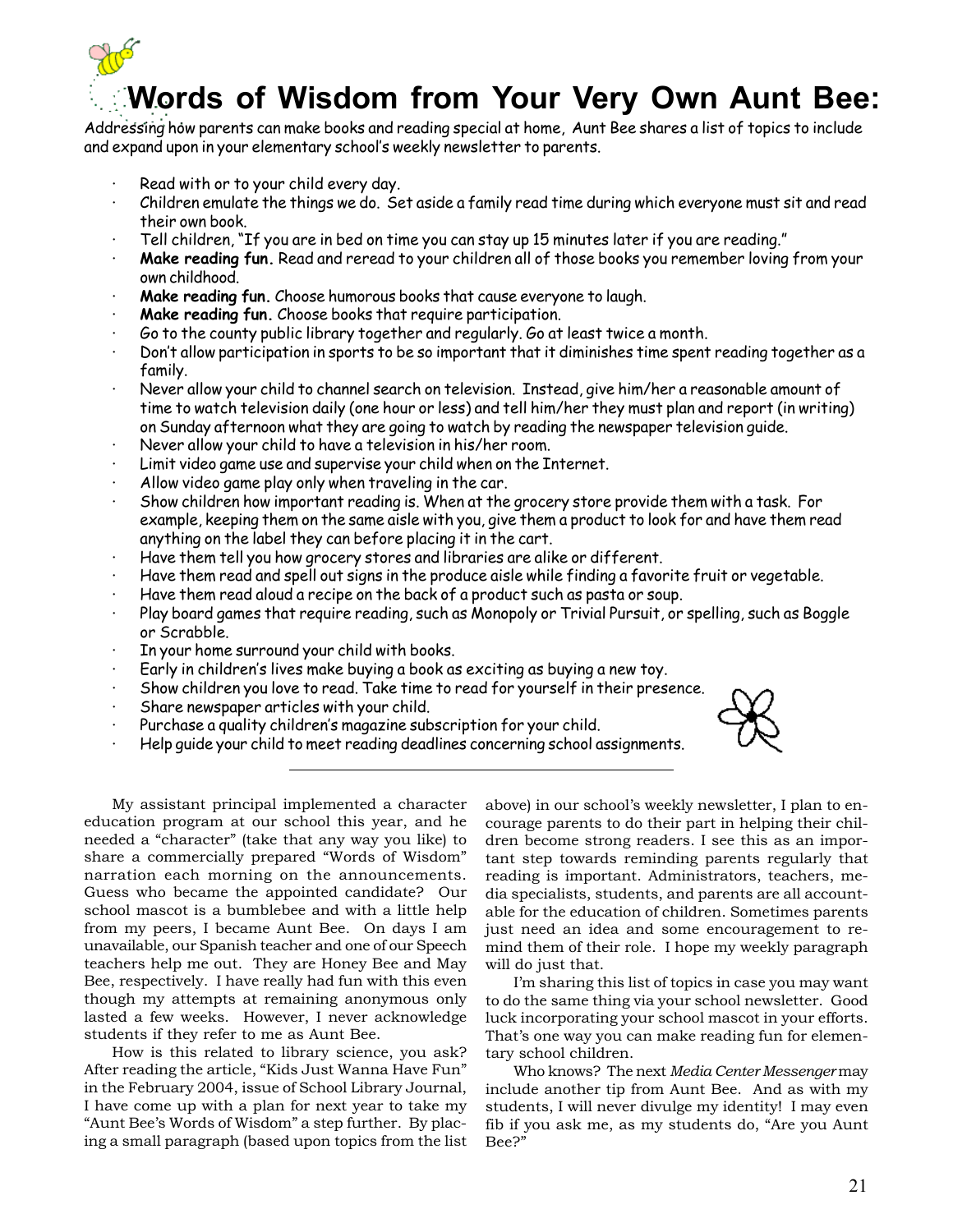# Another Kudo for Ida! Congratulations!



Ida Thompson has been named the Southeast Region RIF (Reading Is Fundamental) Volunteer of the year. "The Anne Richardson RIF Volunteer of the Year Awards program presented by Nestlé USA recognizes the inspiring work of the 450,000 RIF volunteers and volunteer coordina-

tors who donate their time, talents, and energy to motivate children to read. The awards program celebrates the dedication and service of truly outstanding volunteers and recognizes their contributions to their communities. The award will be presented June 22-24 in Washington, D.C. where Ida will visit with the RIF Congressional Delegation. In nominating Ida, it was stated: Over 27 years ago, as an elementary school librarian, Ida Thompson began her work with RIF. She quickly recognized the benefits that the program afforded her students as she developed a strong belief and love for what the program could do for connecting children and books. After transferring to a high school position, she continued to work with and support the program for older students. When she became a district consultant and subsequently the Director of Instructional Technology with the district, she continued to push the program to the forefront of her agenda. As a district director, she could have relinquished the job to a staff member and assumed a less active role with the program, but that is not her style where Reading Is Fundamental was concerned. In the words of one librarian, Ida has lead the program by example as she has modeled and actively promoted it.

Under Ida's direction, a video was created that highlighted some of benefits of the RIF program as well as some of the its history. She has used the video in numerous presentations to emphasize the importance of RIF. As a result of her efforts, the school board increased the amount of local funds, some special RIF programs were started, and South Carolina ETV became involved in producing RIF programming tapes. Still not satisfied with the level of participation, Ida used the RIF NET programs to involve a greater number of the community within Columbia and surrounding areas.

She organized a RIF celebration at a Staples store, part of a national chain. The business provided funding for the event as well as the location for activities. At the celebration, The South Carolina Teacher of the Year, Tracy Cooper, spoke to attending parents about the importance of reading to their children and modeled reading a book to the children.

This celebration led Ida to organize and direct an annual rally around Reading Is Fundamental that was coined "RIF ROCKS." Seeking donations from local businesses and support from all the schools of the district including the ones without RIF programs, she began the work of showcasing the program to the community as a time for celebration and sharing.

Following the success of the first RIF ROCKS, the following year a second RIF ROCKS celebration was held that included music, a parade, book distribution, puppets, storytellers, and celebrities, all of whom joined to build enthusiasm for reading and RIF. Over 1,000 people took part.

For the RIF schools to receive the most benefit from their programs, Ida created an advisory/ mentoring program complete with a council that meets on a regular basis.

Ida's greatest asset is that first and foremost she loves children and endeavors to assist them to reach their potential. She exhibits this through her efforts in many different areas including her work with the District Teacher Cadet Program, the Augusta Baker Storytelling Festival and the children's division of the public library. However, RIF is her love and her inspiration which commands her concentration and focus as she works to inspire children to read.

*(Ed. Note: This article was released by Richland School District One where Ida is Director of Instructional Technology and has been edited for space consideration.)*

### **PRE-SERVICE COMMITTEE**

The Pre-Service Committee is still looking for people to help by going out to the colleges and universities and talking to education students about a possible career in school librarianship. Please consider participating. Anyone interested can contact Jessica Felker at*<Jfelker@newberry.k12.sc.us* >

> *Looking forward to your response, Jessica Felker, Pre-Service Chair*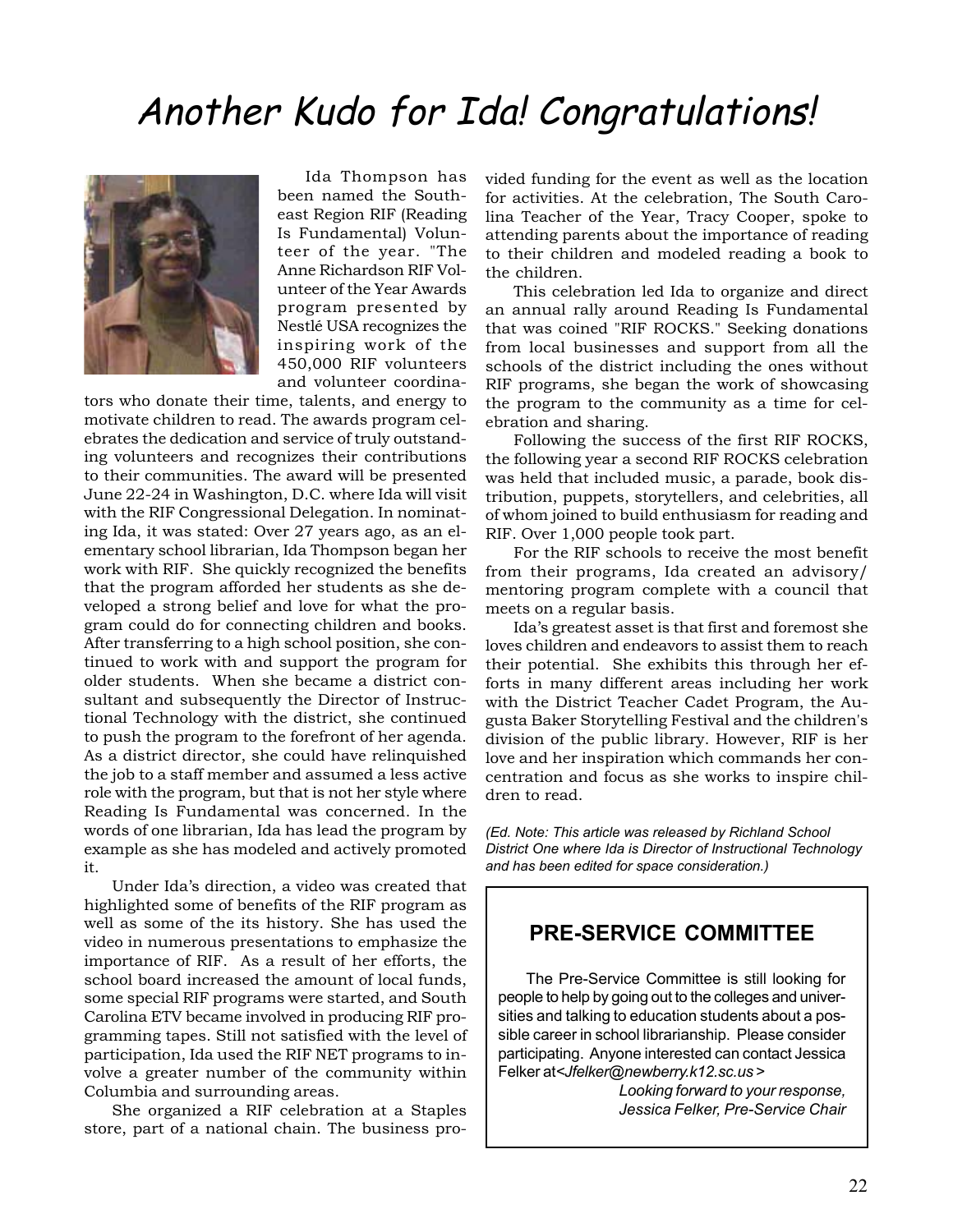will also give you time to prepare your staff and students, involve the community, reserve lodging, and acquire needed supplies and equipment.

If possible, consider initiating the planning process during the summer. Then you can share your enthusiasm at the very first faculty meeting, even though the visit may be several months away! The energy you display will filter from teachers to students to parents, and give everyone something to look forward to. You will also be able to get the PTA/PTO involved in the early stages. Another good idea is to find out about any special food or accommodation requests the author has so that those arrangements can be made well in advance.

Most important: don't try to do it alone. Get teachers, parents, and fellow media specialists involved in a team effort. If the author has to travel a long distance, schedule her/him for an extended stay and invite other schools to participate and divide the expenses. Once you have several schools lined up, encourage them to share in the responsibilities. For example, one media specialist could be responsible for obtaining the author's books to be sold, while another could arrange for transportation from one school to the next. Parent volunteers might serve as hostesses and guides, or could help in the media center so that you can be with the author. Keep your principal informed at every step, and make sure your school secretaries and custodial staff are aware of what's planned. The more attention you give to these details early in the process, the more likely you are to have a wonderful experience.

### **The Always Successful Visit**

Here is our list of "Super Seven" tips for ensuring a successful visit:

Planning: We've discussed how the successful author visit is a group effort, led by the media specialist, but involving all aspects of the school community. It is equally important to remain in continuous contact with the author or her/his representative to avoid any unexpected "surprises."

Preparation: VERY IMPORTANT—Students and teachers should have read and discussed the author's books well in advance of the visit. This single item alone often determines the ultimate success of the project. Teachers should be involved in promoting the books and involving students in an array of literature-related activities. Many authors offer these activities some free, some purchased. In the ideal situation, each teacher has been provided with at least one of the author's books for her/his classroom. If this isn't possible, provide each grade level with a set of the author's books to share. Have several copies of the author's books available for library check out. Promote the books during morning announcements or through the school's television program. Offer to give book talks and read-alouds in classrooms and the media center. Finally, provide general information about the author. Students who have been systematically exposed to the

author and her/his books will gain so much more from the experience of meeting and hearing from that individual in person.

Book Sales & Autographing: Arrange for book sales to begin up to a month before the visit. Consider contacting a vendor or publisher to order books at least three months in advance, giving them ample time to get the books to your school. (Many book vendors offer a discount which will allow you to make a small profit from book sales. These additional funds may help offset the author's expenses.). Letters sent home should explain the upcoming event and include an "order form" which parents can complete and return with payment. Provide a section at the bottom of the form where parents indicate the "autographee" of the book. Consider keeping the order forms with the books until they have been autographed, then distribute them to your students. Some authors prefer to meet students as they sign books. Schedule autographing sessions with the assistance of several parent volunteers and student helpers. Ideally, if the author is willing to stay after school to do the autographing, she/he can spend additional time with your staff and students during the day.

Environment: Celebrate the author's arrival, not only on the day of the visit, but well in advance of the event. Hallways, classrooms, the media center, the school office, the cafeteria, in fact, every inch of the building, should be decorated with posters, displays, artwork, book covers, author photos, etc. Bulletin boards should overflow with information about the author and her/his books. Provide multiple opportunities for students to contribute to the decorations by working with you and their teachers to develop a variety of creative visuals. For example, they might design and display "Wanted" posters of the author, decorate walls with colorful scenes from some of the author's books, hang mobiles of book covers from hallway ceilings, or make and display cardboard cutouts of characters from selected books.

Coordination: Everyone in the school should know the author's schedule for the day. This takes careful planning with your administration and teachers. Publish the schedule a week or two in advance so that if there are conflicts, they can be resolved early. Make sure your related arts teachers and custodial staff are aware of these activities, too.

Before the visit, provide the author with information about your school including the demographics of students and teachers, history, and community served. It's a good idea to send her/him detailed road maps and information about local attractions, historical sites, shopping, and restaurants. If you are responsible for making hotel reservations, provide the author with confirmation numbers.

Consider inviting media specialists from nearby schools and districts to observe while the author is at your school. Your colleagues may discover an appropriate author for a future visit to their schools.

Mechanicals: Many authors will request the use of

*(Continued next page . . .)*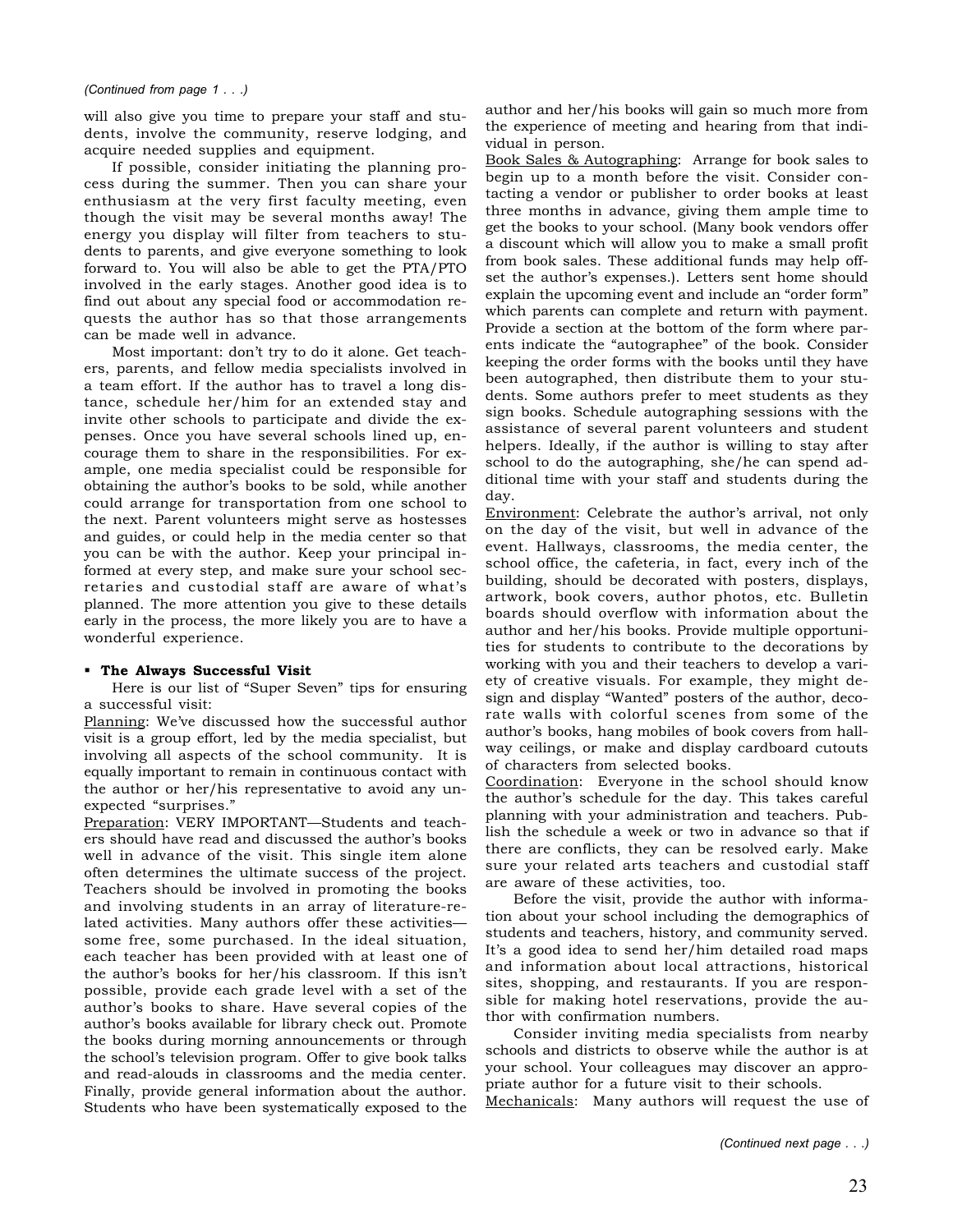#### *(Continued from previous page . . .)*

audio-visual and voice amplification equipment. This equipment should be checked (and re-checked) to insure it is in working order. Make sure the gym, cafeteria or media center where large group assemblies are to be held has been prepared (cleaning, acoustics, lighting, seating, etc.) If classroom visits have been scheduled, make sure teachers are aware of what equipment will be needed.

Friendliness: Friendly schools are schools where authors do their best work! Consider the following: a welcoming note or basket of "goodies" at the hotel, someone to pick up the author at the hotel, a specially designated parking space, a greeting by students outside the school, a large welcoming poster or a message on the school's sign, costumed students and teachers, office staff who know about the author, a welcome on the intercom or school TV show, a catered lunch, student/parent escorts, dinner with staff (for multi-day visits), a school T-shirt, etc.

#### **Dollars and Sense**

Perhaps the biggest question you now have is: "How do I pay for all of this?" There are a number of ways to fund an author visit. As we've already mentioned, get your PTA/PTO involved. Consider writing a grant, using funds generated by your book fair, starting a Birthday Book Club, or talking to various community groups. One way to fund more expensive author visits is to hold over money generated by your book fair from one year to the next. For the "in-between" years you can utilize local talent. There may be any number of interesting authors and storytellers who live within a short driving distance. Here are some other funding possibilities:

- o Join forces with the local public library
- o Invite a local business or service organization to act as a sponsor
- o Collaborate with a local bookstore
- o Get other schools and districts involved to share costs for a multi-day visit
- o Use monies generated from vending machines, candy sales or other fund-raising ventures
- o Collaborate with a local IRA council

Consider a brainstorming session with teachers, administrators and parents to generate a variety of funding options for a potential author visit. By tapping into the creative expertise of numerous individuals you may discover multiple funding possibilities right in your own back yard.

### **Get Kids Involved…and Keep Them Involved!**

One essential element that virtually guarantees the success of an author visit is student involvement. Keep students involved in the weeks and days before the visit and follow up with post-visit activities and projects that capitalize on the enthusiasm generated by the author. Consider setting up a student panel to solicit ideas and suggestions on how to promote the author and her/his visit. How can the work of the author be brought to the attention of the entire student body?

Students should also be involved in multiple sharing activities both in the media center and in their classrooms. Read-aloud sessions, author discussions and thematic studies are all possibilities both before and after the event. What is essential is that kids see an author visit as something that is done with them, rather than as something done to them.

Most authors love to respond to students' queries either in assemblies or as part of individual classroom visits. Work with students in advance of the visit to draft appropriate questions that reflect their understanding and appreciation of the author's books. During class visits to the media center (in advance of the visit), invite children to talk about questions that allow them to "get into" the dynamics of a book or series of books, questions that explore a character's feelings, elaborate on a scientific principle, or examine a critical element. Remember, no visiting author likes to be asked, "What books have you written?"

### **After the Fact**

What to do after the big day is over? Send a personal note of thanks. Be sure to let the author know what you especially enjoyed about her/his visit. With the author's permission, share her/his address with teachers so that their classes can send thank-you notes. Encourage teachers to let each student contribute one sentence or comment in a class letter. Individual classes can make one large class card for each student to sign. If individual notes are sent, mail them together in one large envelope.

Continue to promote the author and her/his books in various extending activities in the media center. What did students learn? Are there additional learning opportunities (e.g., readers theatre, TV program, newsletters) in which they can participate after the visit? Be sure to "advertise" the author (especially if she/he is good) to your SCASL colleagues (again, utilize the power of the SCASL Listserv). Stay in touch with the author, too. Maintaining that friendship and professional contact keeps you in touch with a "live author" and may lead to a return visit.

The success of any author visit is ultimately due to long-term planning, a team effort and constant communication. Authors are a valuable resource for any school media specialist. They can incite, encourage and stimulate children to read more and effectively utilize the services of the school library. In a sense, children's authors are your agents, they work for you in matters literary and they enhance your visibility as well as that of the media center.

A step-by-step checklist and copies of parent letters/ order forms are available free for the asking. Email Teri Puryear at: *tpuryear@lexington1.net* or Tony Fredericks at *afrederi@gte.net*.

#### *Note:*

\_\_\_\_\_\_\_\_\_\_\_

*Dr. Fredericks has recently been awarded the 2004 Teacher's Choice Award by the IRA for his book "Around One Cactus: Owls, Bats and Leaping Rats." This award is presented annually to "books that reflect high literary quality in style, content, structure, beauty of language, and presentation." Check it out at <http://www.dawnpub.com>*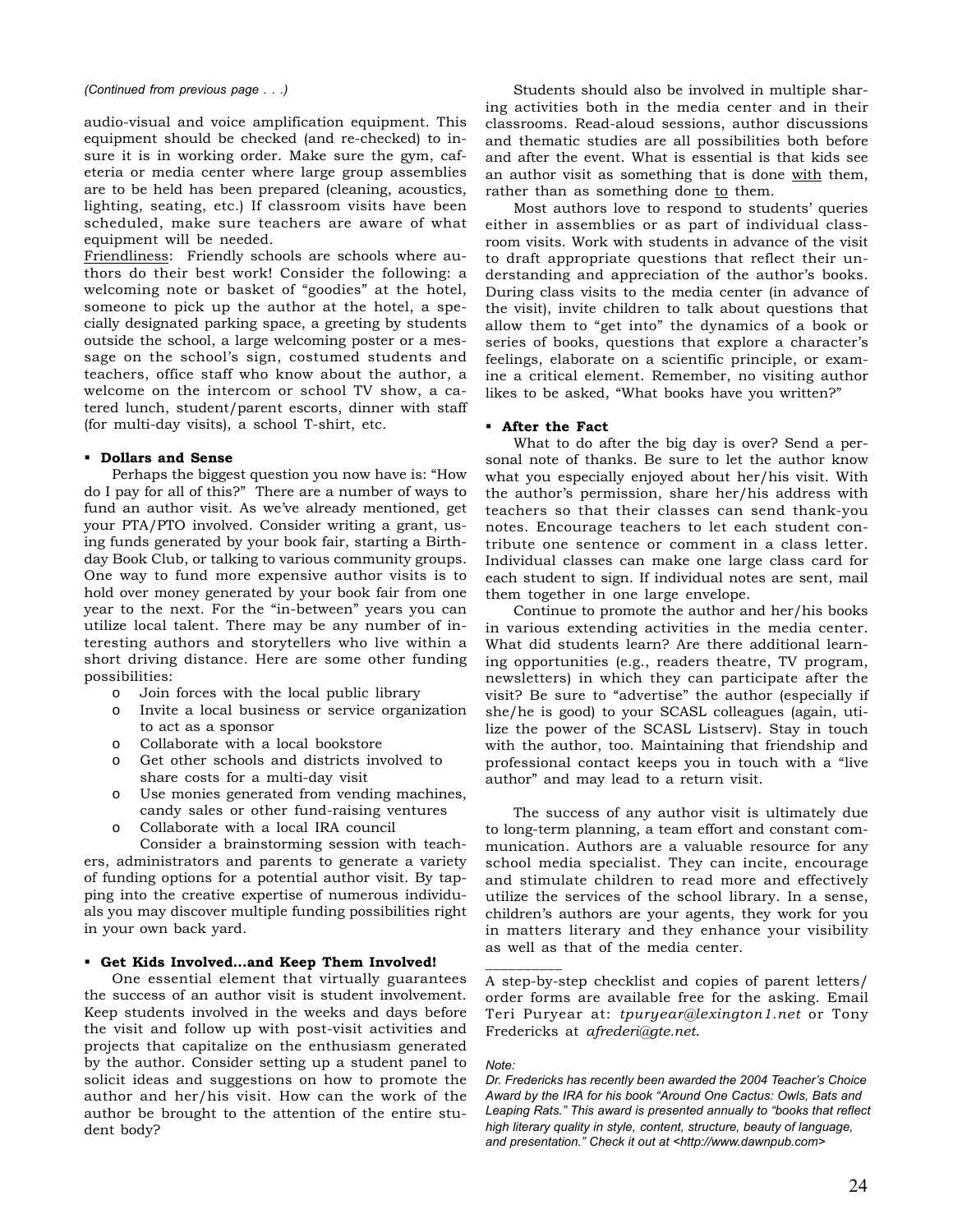

# *Regional Network News*

**Director: Frankie O'Neal Non-Public: Melinda Kane Retired: Joan Kruger**

### **1A Coordinator: Laura Keese**

Anderson 1: Annette Christy Anderson 5: Carolyn Segers Anderson 2: Marilyn Heath Oconee: Paige Sandifer Anderson 3: Deborah Jordan Pickens: Edith Ley Anderson 4: Pam Owens

### **1B Coordinator: Sue Fitzgerald**

SCSDB: Galena Gaw Spartanburg Day School: Reeves Blackburn Cherokee: Jan Sarratt Greenville: Debra Wolfe, Nieves K. Lehmann Spartanburg 1: Nancy Gaulden Spartanburg 2: Sally Hursey Spartanburg 3: Judy Mamtoth Spartanburg 4: Robyn Prince Spartanburg 5: Pat Bridges Spartanburg 6: Sue Fitzgerald Spartanburg 7 Beatrice Bruce

### **Region 1B.**

**Spartanburg County. District 1. Michelle Pope**, Mabry Junior High, recently hosted a visit from Poetry Alive! during an eighth grade ELA poetry unit. Michelle also kicked off the 7th grade geography classes' study of Africa with a PowerPoint presentation of her visit to Kenya and Tanzania. Following the presentation, students enjoyed an east African dessert! **District 2.** Boiling Springs High School had author **Sharon Draper** present three performances to the students as part of their motivational reading program, READissance: A Rebirth of Reading. **District 3. Karen McGill** is new to Cowpens Elementary. **Stephanie Hatchell** is new to Cowpens Middle School. **Holly Hartell**, Pacolet Elementary, and **Karen McGill**, Cowpens Elementary, earned National Board Certification this year. **Sheila Oliver** from Broome High School earned her PhD in Curriculum and Instruction. **District 4.** Woodruff Primary School invited **Tim Lowry** to be Artist in Residence in March. Tim did an excellent job with the young students. Our kindergarten students know him as "The Wide Mouth Frog Man". **Robyn Prince**, Woodruff Elementary, had an article entitled, "Balance Literacy and the Media Center: What it is and How Library Media Centers Can Support It" in the December 2003 issue of *School Library Media Activities Monthly*.

### **Region 2 Coordinator: Lyn Wolfe**

Abbeville: Mary Bolen Laurens 55: Darrell Satterwhite Edgefield: Jean Peeler Laurens 56: Janice Meeks Greenwood 50: Jackie Ridings McCormick: Lyn Wolfe Greenwood 51: Frankie Adkins Saluda: Kristie Metts Greenwood 52: Patricia Henderson

### **Region 3 Coordinator: Betty Jordan**

Chester: Teresa McKenzie York 2: Nancy Kivette Lancaster: Debbie Hegler York 3: Betty Jordan Union: Tammy Fisher York 4: Rick Warner York 1: Caylen Whitesides

#### **Region 3.**

**Lancaster County. Margaret Edgerton**, Heath Springs Elementary, received a \$2000 EIA Grant for Improving Student Literacy. Fifth grade students created book reports and PowerPoint presentations using the books purchased with the grant. **Margaret Mackey**, Andrew Jackson High School, just received a \$2000 EIA Grant for Career Connections. **Pat Lowe** from Indian Land Elementary School held a Family Reading Night in January. She expected 100 participants only to find 400 waiting for her! Contact Pat Lowe for more information. <plowe@lcsd.k12.sc.us> **Debbie Keenan**, Brooklyn Springs Elementary, with her teachers selected a reading incentive theme this year, the versions of Cinderella. Activities included reading various versions of the classic, creating a symbol for the story, writing stories for the morning news broadcast, studying the culture of each version's setting, and creating a display. Prizes have been awarded. The grand prize is a field trip to see an American Arts production of Cinderella in May. The entire school is invited to the play.  $\triangleleft$  Lancaster High School is wrapping up its Lunchtime Reads program with a focus on poetry. Media specialists **Mary Lou Elliott**, **Lisa Hallman**, and **Debby Hegler** will introduce to students the various forms of poetry and encourage students to enter their first ever poetry contest!

### **4A Coordinator: Harriet Pauling**

| Fairfield: Harriet Pauling                          | Lexington 3: Judy Derrick   |
|-----------------------------------------------------|-----------------------------|
| Lexington 1: Dupre Young                            | Lexington 4: Pam Livingston |
| Lexington 2: Linda Hawkins Newberry: Jessica Felker |                             |

### **Region 4A.**

**Newberry. Evie Shelton**, Pomaria-Garmany Elementary, will be retiring at the end of this school year. **Fairfield County.** The Fairfield County Media Specialists are preparing for their annual County Read-In on April 30th. They have been meeting with the Fairfield County Public Library Staff who plans and financially supports it along with the Town of Winnsboro. Friends of the Library and the community will join 960 students from grades K-8. Entertainment is sponsored and reading, parades, and cheers are enjoyed by all. **Frankie O'Neal** is always the Mistress of Ceremonies for the event.  $\triangle$  On March 19, 2004 many of the media specialists and guidance counselors from the Fairfield County School District attended an Internet safety workshop. The workshop was presented by I-Safe, America, Inc., a nonprofit Internet safety education foundation. Their goal is to "provide students with critical thinking and decision making skills they need to recognize and avoid dangerous, destructive or unlawful online behavior and to respond appropriately." Federally funded, they provide training and materials to districts at no charge. Implementation can begin immediately. Many of our schools have already begun sharing the program with students and our district will share with parents during a Title I program in the month of April.

### **4B Coordinator: Mary Lou Benton**

Lexington 5: Marilyn Gramling Richland 1: Mary Lou Benton Richland 2: Beth Lee

### **Region 4B**

**Richland 1.** Brennen Elementary, **Elisabeth Hall** library media specialist, enjoyed a Read Across America Day with a multicultural twist! Not only did dozens of parents come to read a Dr. Seuss book to their child's class, but two parents and one teacher read Dr. Seuss in a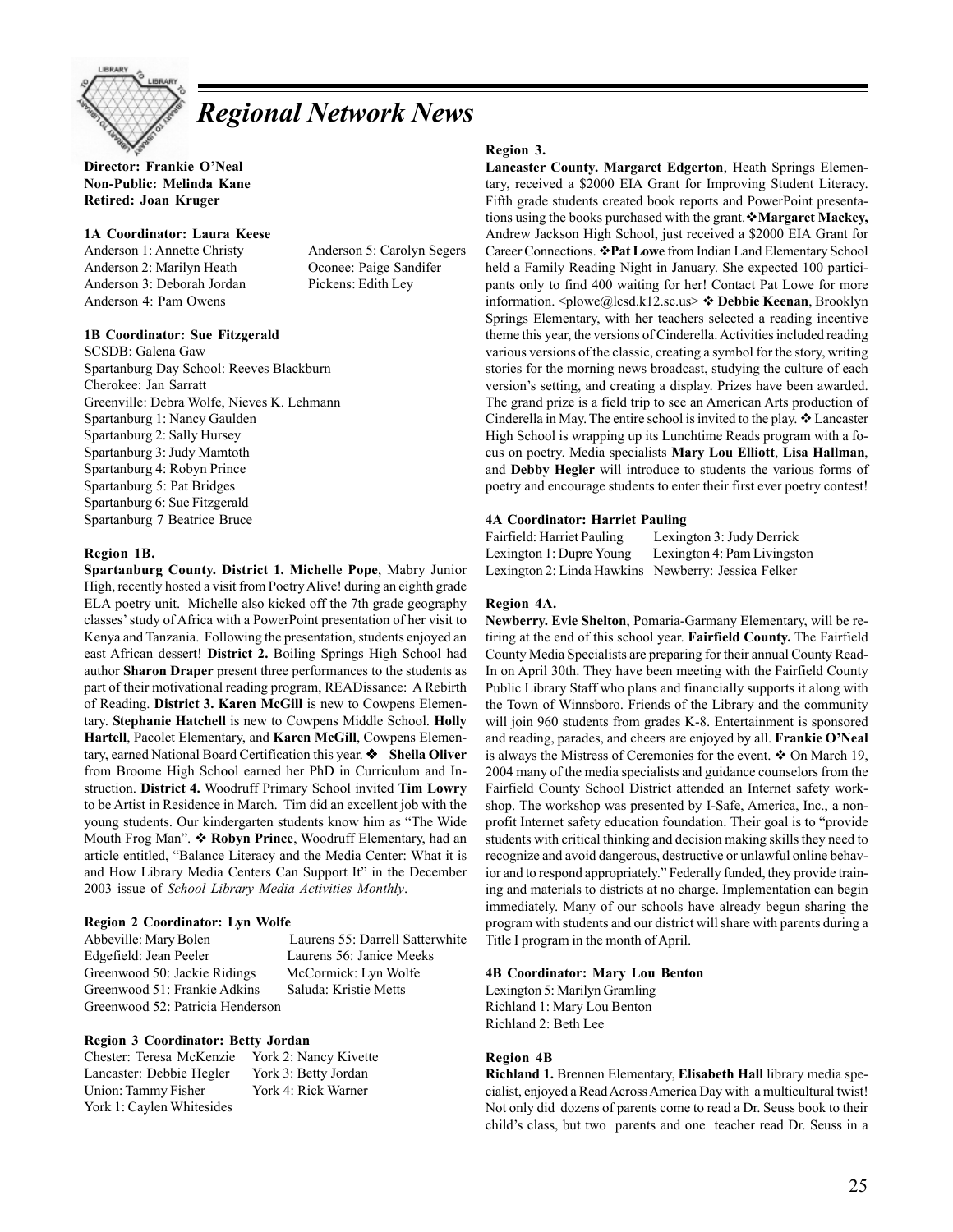foreign language...German, Spanish and Tulag (Phillipino). **Donna Shannon** has attached the Brennen Media Center web page to her literacy links. She chose the Book of the Month Club and Bulldog Blurbs as examples of online learning and literacy. *<http:// www.libsci.sc.edu/shannon/DonnaHP.htm>* **Lexington 5**. **Dr. Anthony Fredericks**, author of *Children's Literature and Science: Dynamic Ideas for the Elementary Classroom* visited several elementary schools in March: Dutch Fork, Harbison West, Lake Murray, Nursery Road. Dr. Fredericks met with students and also conducted an in-service opportunity for teachers. Students and teachers thought he was awesome! Nursery Road Elementary, **Sarah Sheely** LMS, is celebrating the 10th year of Prize Patrol in April. Families signed up to read for at least 20 minutes between 6:30 PM and 8:00 PM on April 6th. Three teams of parents and teachers surprised nine families with baskets filled with prizes. Other families rode through their neighborhood looking for homes with "winner" signs on their mailboxes. The Prize Patrol promotes reading and a sense of community. Ballentine Elementary, **Marilyn Gramling** LMS, hosted the South Carolina Young Writers Conference on Saturday, March 27. More than 450 students from across South Carolina attended the daylong event. Featured authors were **Helen Lester, Sara Holbrook, Ben Mikaelsen, Joyce Hansen, David Harrison,** and **Sally Plowden**. Nominated by **Penny Hayne** at Lake Murray Elementary, classroom teacher **Kim Taylor** was named the first recipient of the SCETV Innovative Educator Award. Ms. Taylor works closely with her media specialist and integrates classroom lessons with ETV/ITV offerings. She will be honored at a legislative luncheon in April.  $\cdot$ Dutch Fork Elementary School Library Media Center, **Valerie Byrd** LMS, was selected to receive the 2004 We the People Bookshelf from the National Endowment for the Humanities and the American Library Association. The Bookshelf consists of hardcover copies of fifteen books which reflect the theme of "Courage."

### **5A Coordinator: Mary Lou Wallace**

| Aiken 1: Patsy Davis                         | Aiken 5: Donna Rosencrance |
|----------------------------------------------|----------------------------|
| Aiken 2: Lawren Hammond Allendale: Linda Day |                            |
| Aiken 3: Cindy Snell                         | Barnwell: Heidi Lewis      |
| Aiken 4: Heather Loy                         | Barnwell 29: John Riney    |

### **5B Coordinator: Verity Creekmore**

Bamberg 1: Cynthia Tucher Orangeburg 3: Helen Willingham Bamberg 2: Steven Reed Orangeburg 4: Jennifer Preacher Calhoun: Samantha McManus Orangeburg 5: Verlinda Gunter

### **Region 6 Coordinator: David Hardee**

Clarendon 1: Rebecca Marshall Lee: Mary Miller Clarendon 2: Lynda Lee Sumter 2: Carolyn Buckner Clarendon 3: *Needed* Sumter 17: Anita Vaughn Kershaw: Norma Young

### **Region 7 Coordinator: Debra Heimbrook**

| Chesterfield: Kitt Lisenby  | Florence 3: Joyce Moore   |
|-----------------------------|---------------------------|
| Darlington: Judy Hall       | Florence 4: Marie Youmans |
| Dillon 1: Liz Herlong       | Florence 5: Pam Hyman     |
| Dillon 2: Ann Carlson       | Marion 1: Edna R.Rouse    |
| Dillon 3: Ginger Brown      | Marion 2: Robin Horne     |
| Florence 1: Debra Heimbrook | Marion 7: Elaine Hite     |
| Florence 2: Vonnie Smith    | Marlboro: Virginia McGraw |

### **Region 7.**

Plans for the 2005 SCASL conference next March in Florence are

already underway. Media specialists from this region are welcome to attend a planning meeting on April 22 at Ryan's on Palmetto Street in Florence at 5:30. It will be a Dutch treat dinner and discussion of matters for the conference. If you cannot make the meeting but would still like to be involved, email Debra Heimbrook at *<dheimbrook@fsd1.org>* **Florence. District 1**. Seventy-one students, seven teachers, and two teacher assistants at Sneed Middle School have qualified for membership in The Millionaires' Club. Begun just last fall, the club recognizes students and staff who have read at least *one million words* through the Reading Renaissance program. New members are presented at the quarterly Reading Renaissance celebration and are given a ten-pack of 100 Grand candy bars and a membership card made from a \$1,000,000 "bill." **Susie Jackson** is the media specialist at Sneed Middle School. **Dillon 1**. **Matthew McClellan**, one of the Gator TV Morning News Crew students at Lakeview High School under the direction of **Liz Herlong**, media specialist, has been selected to serve as anchor for Channel 1 during Student Produced Week. He flew to Los Angeles, California, for an all-expense paid trip where he had a week's training for the Channel 1 broadcast. **Dillon 2.**The media specialists in Dillon Two are in the process of training teachers in the use of PinPoint—a way of searching the schools' library catalogs and the Internet simultaneously. Teachers are also being instructed on the use of student email and creating teacher web pages. Student book reviews are being posted on the Dillon Two web page. "Read" program posters of media specialists, principals, and administrators are ready to print and post. **Darlington.** The county held its second county-wide READ IN on March 31, 2004. Children representing 21 schools gathered in Darlington to celebrate reading. The festivities included a parade and picnic. **Carol Ross**, Mayo High School, was the coordinator and **Angela Williams**, St. John's Elementary, graciously arranged for the festivities to be moved to her school when plans were rained out. **Marlboro. Teresa Reid,**Marlboro County High School, has completed her master's degree at the University of South Carolina.

### **Region 8 Coordinator: Sabra Bell**

Georgetown: Grier Rivers Horry: Sabra Bell Williamsburg: Elaine Culick

### **Region 8.**

**Horry County. Nancy Nelson**, Carolina Forest High School reports that **Christina Morgan**, a CFHS student, was named the 2003 Margaret Ehrhardt Student Service Award Winner by SCASL. **Sabra Bell**, Waccamaw Elementary, was named one of the ten semi-finalists for Horry County Schools Teacher of the Year.  $\triangle$  Connie Rogers, Secretary of Library Media Services for 20 years and the DELC manager of the Horry County School District is the first recipient of the SCASL Media Paraprofessional Award.

### **Region 9A Coordinator: Linda Buchanan**

| Charleston 9: Michele Bryan<br>Charleston 3: Beth Hale |
|--------------------------------------------------------|
| Charleston 20: Beth McGuire                            |
| Charleston 23: Richard Amble                           |
|                                                        |

### **Region 9A.**

**Sally Burrell**, Buist Academy, was delighted with illustrator **Michael White** of *The Library Dragon* fame. Mr. White spoke to K-5 and had them "in the palm of his hand" according to Sally. All illustrations done by White were left with the visiting school and a specially done poster was made for Buist with their own dragon and school shield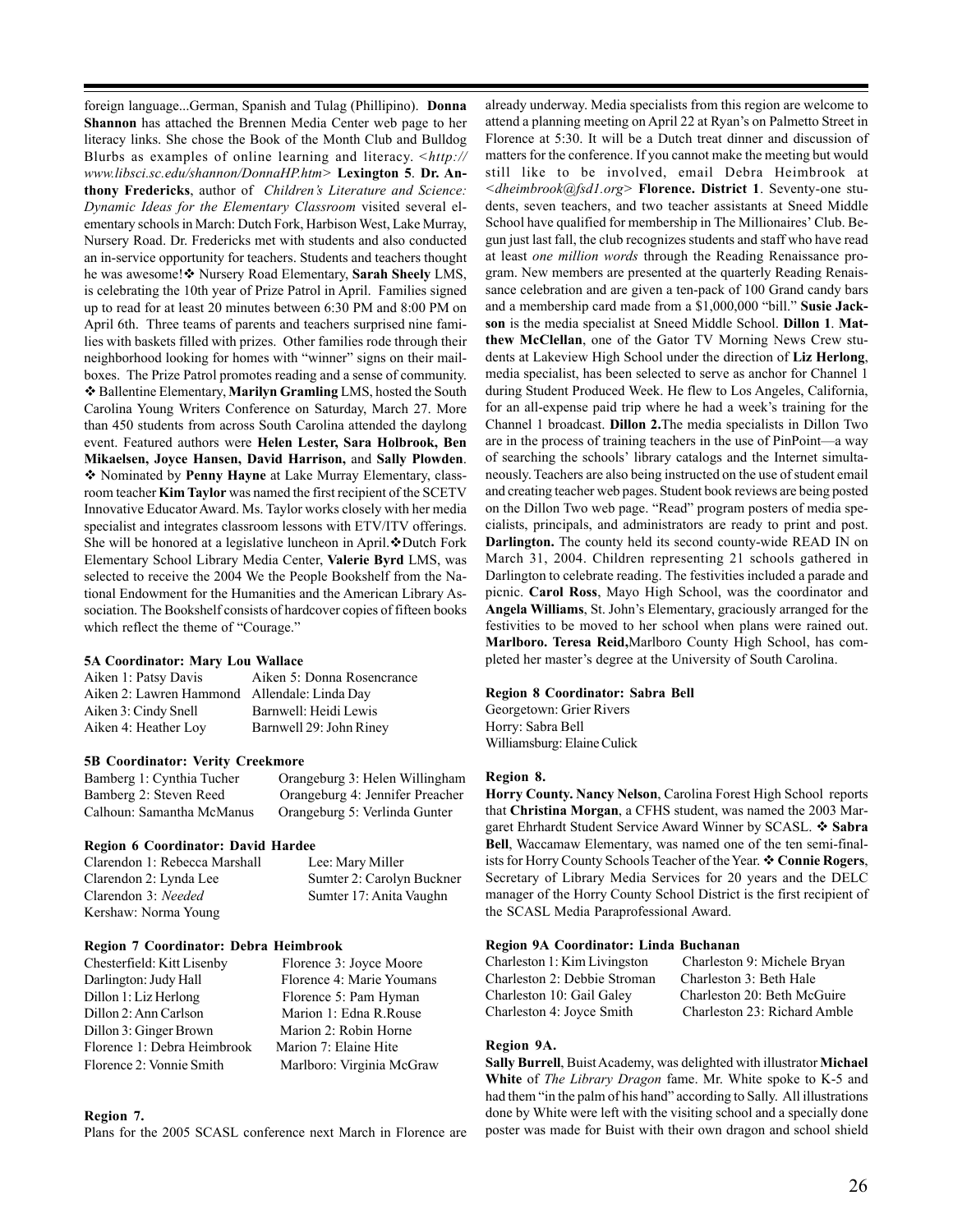being the center piece. Sally took one of the illustrations done that day and had it framed and later presented as part of the school's annual silent auction. The manatee drawing fetched \$400, very nearly covering the cost of having Mr. White visit for the day. While at Buist, air brush usage in illustration was demonstrated with audience participation in trying out the equipment.  $\&$  Cario Middle School and James Island Elementary are recipients of the 2004 We the People Bookshelf composed of 15 titles. **JoAnn Jarman**, Cario Middle, and **Beth Hale**, James Island Elementary, were notified of the award by **Bruce Cole**, Chairman of the National Endowment for the Humanities, that makes the award available. The purpose of the NEH/ALA grants is to "increase the study and understanding of American History and heritage" through the publicity and reading the titles inspire. The theme of this year's books is "Courage." Awards are also made for conducting American History workshops and applications are on-line for Challenge Grants. Next year's contest applications can be found at *www.wethepeople.gov/* ❖ Burke High School media specialist Beth **McGuire** is reporting a \$15,000 grant for book purchases coming from the Carl D. Perkins, Vocational and Technical Education Act of 1998 in support of the High Schools That Work Program. Funds seek to advance the mathematics, science, and communications competencies of students who complete a career major and to increase the percent of students who continue post-secondary education in their chosen field of study. Funds can be spent on "services to students" as well as "curriculum support" materials. Hoping to increase the number of diplomas awarded and to support academic achievement at the high school level, the grant funds will be used to update portions of the collection that are aging and increase the variety of materials available to students.  $\triangleleft$  Belle Hall media specialist **Peggy Bayne** is serving her second challenging year as President of Charleston County Association of School Librarians. She has continued a high level of programming at Belle Hall by hosting **Greg Tang***,* author of *Math Appeal*, *Math for All Seasons*, and *Grapes of Math*; author and illustrator of *Hungry Mr. Gator* **Julie McLaughlin** and **Anne Marie McKay**; as well as storyteller **Joe Middleton**.**Sally Burrell,** Buist Academy, was accompanied to SCASL annual conference by two third grade teachers from her school, **LaNelle Barber** and **Teri New**. Both were very interested in the breakout sessions dealing with social studies and science. Sally reports their attendance helped them gain an appreciation for the work of media specialists. Lauretta Zwicky and **Katie Walker**, James Island Charter High School, send word of the series of lessons they present to classes upon request of the teacher. The lessons include the following: Searching the Web; Using DIS-CUS; Writing Research Papers; Citing Sources using MLA; SCOIS Career Library; Using PowerPoint and Using Publisher. **Paula White**, Corcoran Elementary, reports that half of the renovation of the media center is complete and she no longer has to go room to room being the "library lady." Paula also reports that the South Carolina Department of Transportation has recently donated 13 Dell computers to the library.

### **Region 9B Coordinator: Lynne Dubay**

Berkeley: Linda Hall Dorchester 2: Cindy Ritoch Dorchester 4: Joyce Pearson

#### **Region 9B.**

**Berkeley County.** Marrington Elementary media specialist **Karen Cookson** was awarded Berkeley County's Oscar for Outstanding Performance and the title of 2004-2005 District Teacher of the Year. Cookson is a 31-year teaching veteran. She has a long list of career accomplishments, including the honor of serving as a U.S. Library of

Congress Memory Fellow. She received cash awards from Santee Cooper and The Berkeley Foundation for Education, gifts from The Charleston RiverDogs, the Teacher Forum, and Trident Technical College, and honors from the South Carolina Senate and House of Representatives. Congratulations to Timberland High School and media specialists **Donna Shuler-Rodin** and **Fausteen Hodge** for winning first place in the Book Award Banner contest at SCASL this year!  $\triangleleft$  Dorchester County. District 2. Gin-g Edwards, Alston Middle School, held a "By Invitation Only Luncheon" in the media center on April 30 for those students in 6-8 grades who have gone "above and beyond" in their reading efforts this year. Also, on the same day there was an Accelerated Reader Auction for the top 50 readers for the entire school.

#### **Region 10 Coordinator: Celeste Stone**

Beaufort: Audra Alexander Colleton: Celeste Stone Hampton 1: Caril Baker Hampton 2: Audrey Koudelka Jasper: Karin Kadar

### **Vital Statistics**

**Janet Kenney**, Dreher High in Columbia, is the proud new mother of Grace Kenney.

**Heather Griffin,** now Heather Kanipe, Oakland Elementary in Spartanburg District 2, was married in April.

**Holly Hartell** from Pacolet Elementary is expecting a son in July.

**Connie McClanahan**, Stratford High School, has a new son born on February 24.

**Judy Roumillat**, St. Andrews School of Math & Science and past president of the SCASL, will be retiring this May.

**Laura Keese**, Westminster Elementary, Oconee, is retiring this year. Special thanks to Laura for her years of service as Regional Network contact person for Region 1A.

### **ATTENTION ALL RETIREES!**

If you are a retiree, or a soon-to-be retiree, please let Kathy Sutusky, SCASL Executive Secretary, know your status. Not only will this help us build an accurate list of retirees, but you may learn that you are elgible for FREE membership as well! Keep in touch.

> *Joan Kruger, Retired Section mjk2450@att.net*